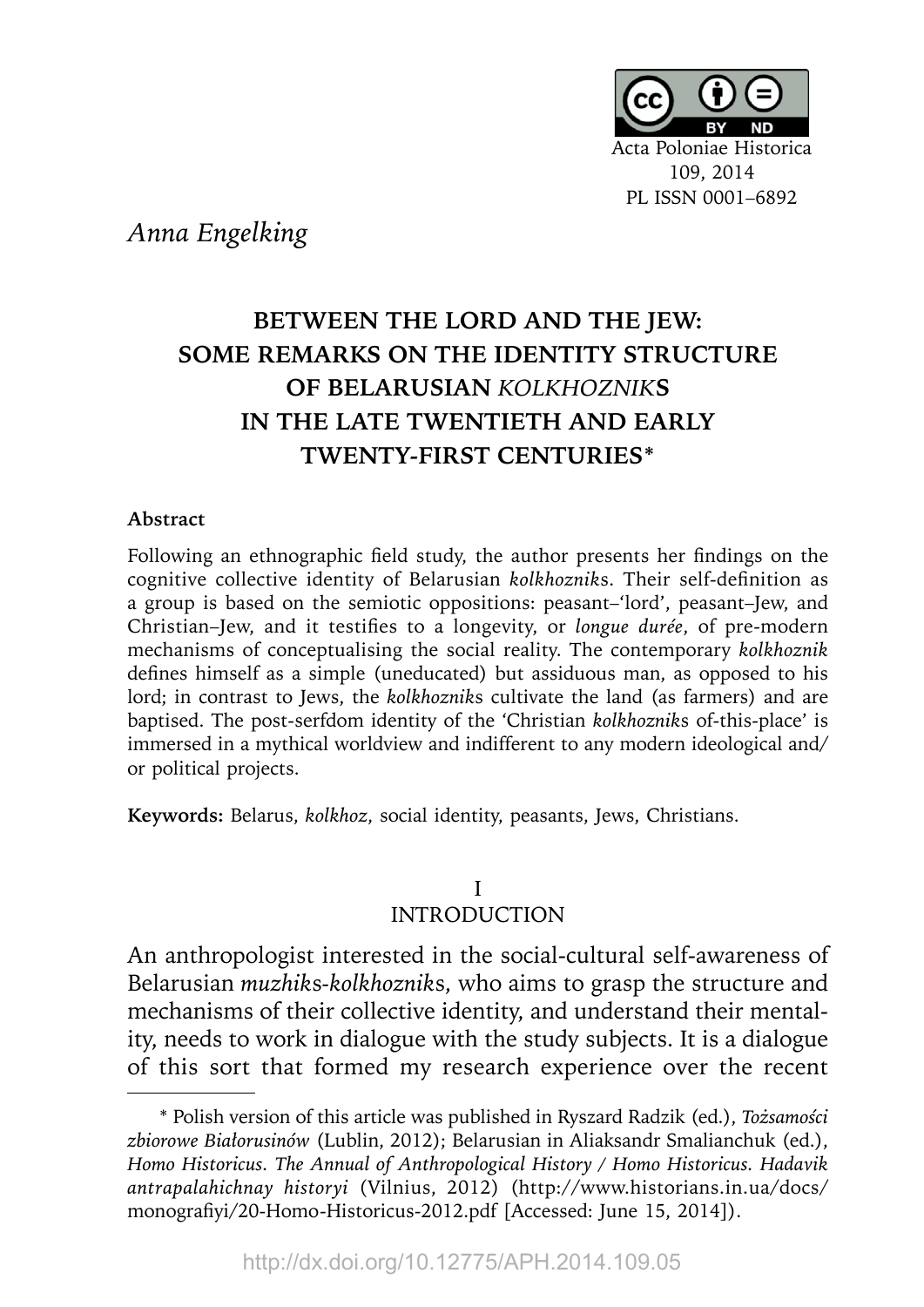dozen-or-so years (1993–2010), in the course of qualitative research using the ethnographic field method carried out in some *kolkhoz* villages<sup>1</sup> of the western and eastern Belarus.<sup>2</sup> The sources gathered in the course of my expedition have formed a set of some sevenhundred conversations that have prevalently featured interviewees aged over sixty; this choice of the interlocutors was not an intended one, and it only testifies to the demographic specificity of Belarusian villages.<sup>3</sup> Analysis of the talks has focused on identifying the values, norms or standards, and rules divulging in the *kolkhoznik*s' identity narration, as well as on the basic semiotic oppositions and distinctive features. It allowed for an insight into the contents, structure, and methods of constructing a collective identity of the group in question, in its characteristic social and historical

<sup>2</sup> The research was done in some seventy villages of the western Belarus (counties of Berestovitsa, Grodno, Lida, Mosty and Voronovo in Grodno region; counties of Ivatsevichy, Luninets, Pinsk and Stolin in Brest region) and approx. forty in the east of Belarus (counties of Khoyniki, Kalinkovichy and Mozyr in Gomel region; counties of Drybin, Gorki and Mstislav in Mogilev region; Dubrovno county in Vitebsk region). In most cases, these villages were distant from any larger hubs, or county (regional) cities. For more on the method and conditions of the research, see: Anna Engelking, 'The *natsyas* of the Grodno region of Belarus: a field study', *Nations and Nationalism*, v, 2 (1999), 175–206; *eadem*, *Kołchoźnicy. Antropologiczne studium tożsamości wsi białoruskiej przełomu XX i XXI wieku* (Monografi e Fundacji na Rzecz Nauki Polskiej, Toruń, 2012). Also, cf. Justyna Straczuk, *Język a tożsamość człowieka w warunkach społecznej wielojęzyczności. Pogranicze polsko-litewsko-białoruskie* (Warsaw, 1999), 31–8; *eadem*, *Cmentarz i stół. Pogranicze prawosławno-katolickie w Polsce i na Białorusi* (Monografi e Fundacji na Rzecz Nauki Polskiej. Seria Humanistyczna, Wrocław, 2006), 34–42.

<sup>3</sup> A definite majority of the interlocutors had an education of a few primaryschool classes, although there were illiterate people along with those with secondary and university-level background. All used a Belarusian local dialect, which in the northern region was shaped into a Belarusian-Russian *trasyanka*; in Polesia, its form was transitory, oscillating toward Ukrainian dialects; and, in the northwestern multilingual area of Orthodox–Catholic borderland, the talks with the Catholics were run, in most cases, in Polish. Around 50% of the interviewees were of the Orthodox religion, another 50%-or-so being Catholics.

<sup>1</sup> The terms *kolkhoz* village and *kolkhoznik* are my assumed operational generalisation*,* derived from the way in which the interlocutors perceive the reality. Regardless of the organisational structure of agricultural production that actually functions in a given area (*kolkhoz* or *sovkhoz* and, more and more frequently in the recent decade, joint-stock companies and enterprises of various other sorts), the rural dwellers have incessantly been defining themselves as *kolkhozniks*.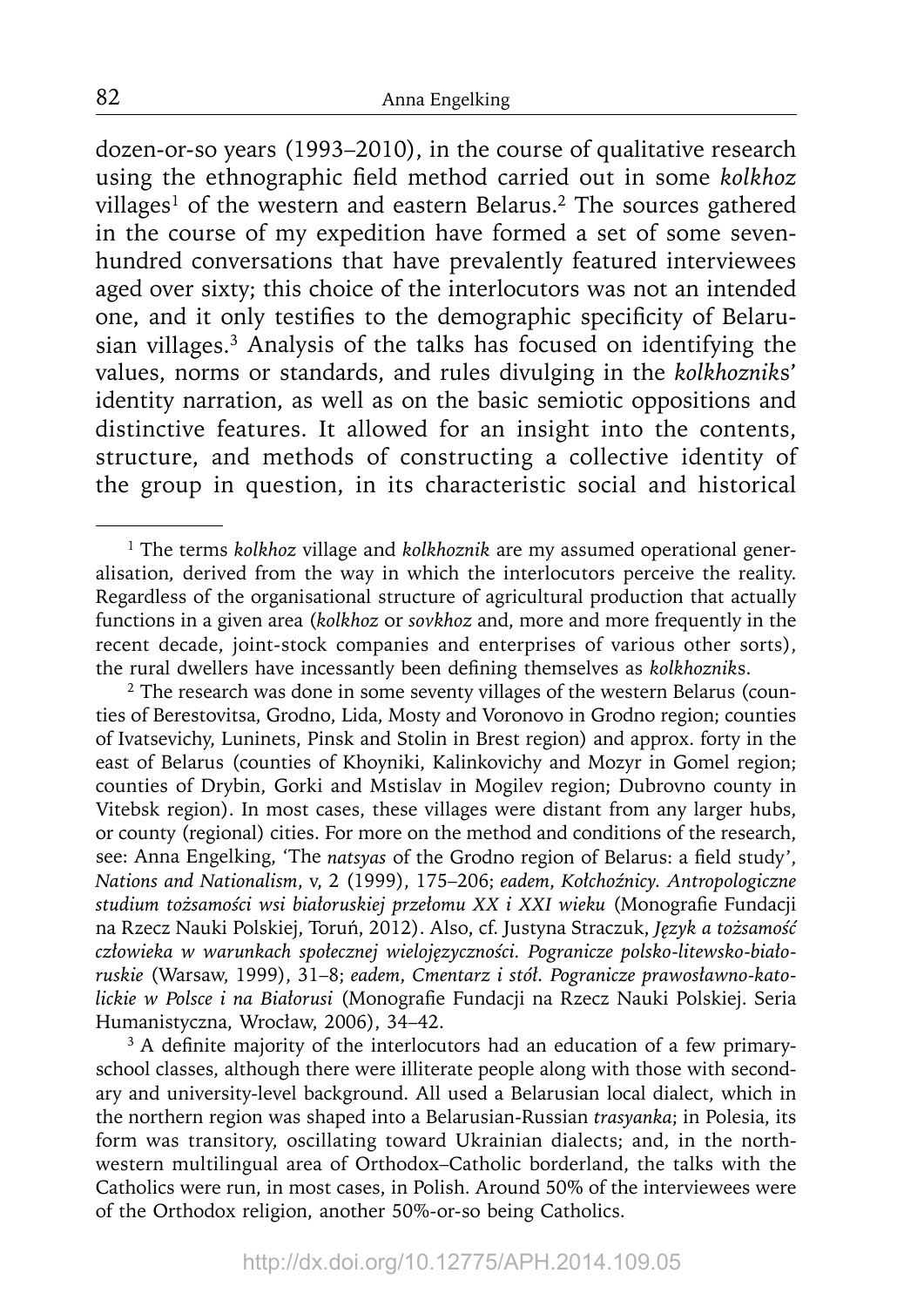context.4 Resulting from an anthropological interpretation, the image of this identity reflects the mentality of the eldest generation, which appears to continue certain pre-modern worldview models. This would not mean that the mentality becomes a matter of the past once its exponents pass away: after all, a mental change is a long-lasting process.

In my talks with the *kolkhoznik*s, accompanying their memory, one goes back in the stratum of developments and occurrences to the early twentieth century, whereas in the layer of senses or meanings, we touch the archaic layers of cultural consciousness (and unconsciousness) dating back to the time before the era of modernisation and modern nationalisms. Although the self-awareness of this group refers to the modern time, there is no doubt that what we simultaneously deal with in its case is a pre-modern peasant mentality which can be looked at today, following the inspiration of certain researchers of post-Soviet Belarusianness, in terms of 'sovietised ethnicity'5 or a 'Belarusian neo-feudalism'.6 In investigating the *kolkhoznik*s' identity narrative, the anthropologist touches certain *longue durée* processes: the persistence of mental structures, unconscious categories of culture, and a peasant ethos which, realised in this case in its *kolkhoznik* variant, ought perhaps to be named a 'post-peasant ethos'.

It is the task for the anthropologist to grasp the in-group, subjective perspective of the community under investigation: its 'selfperception', 'self-stereotype', 'self-image', and to describe in symbolic, rather than naturalistic, categories. This point of view is expressed, among other things, in the replies to the question of key importance to a collective identity: 'Who are the others?', and, consequently, 'Who are we, as related to the others?'. As the researchers into the 'our' vs. 'other' opposition assume,

6 Magdalena Zowczak, 'Brasławszczyzna, białoruska prowincja. Szkice z kultury symbolicznej', *Polska Sztuka Ludowa. Konteksty*, lii, 1 (1998), 27.

<sup>4</sup> For a detailed take on the subject, cf. my book *Kołchoźnicy.* This article presents some of the major findings and conclusions; for more of them, see Anna Engelking, 'Mentality of Kolkhoz Inhabitants: Research Notes from Grodno Region in Belarus', *International Journal of Sociology* xxxi, 4: *Belarus: Between the East and the West II* (2001/2002), 64–78; *eadem*, 'Simple Hardworking Christian Folks, or the Self-Image of Contemporary Belarusian *Kolkhoznik*s: An Anthropologist's Assessment of a Two-Decade Research Study', *East European Politics and Societies and Cultures*, xxvii, 2 (2013), 260–79.

<sup>5</sup> Ryszard Radzik, 'Kulturowo-cywilizacyjna tożsamość społeczeństwa Białorusi', in Ireneusz Topolski (ed.), *Białoruś w stosunkach międzynarodowych* (Lublin, 2009), 46.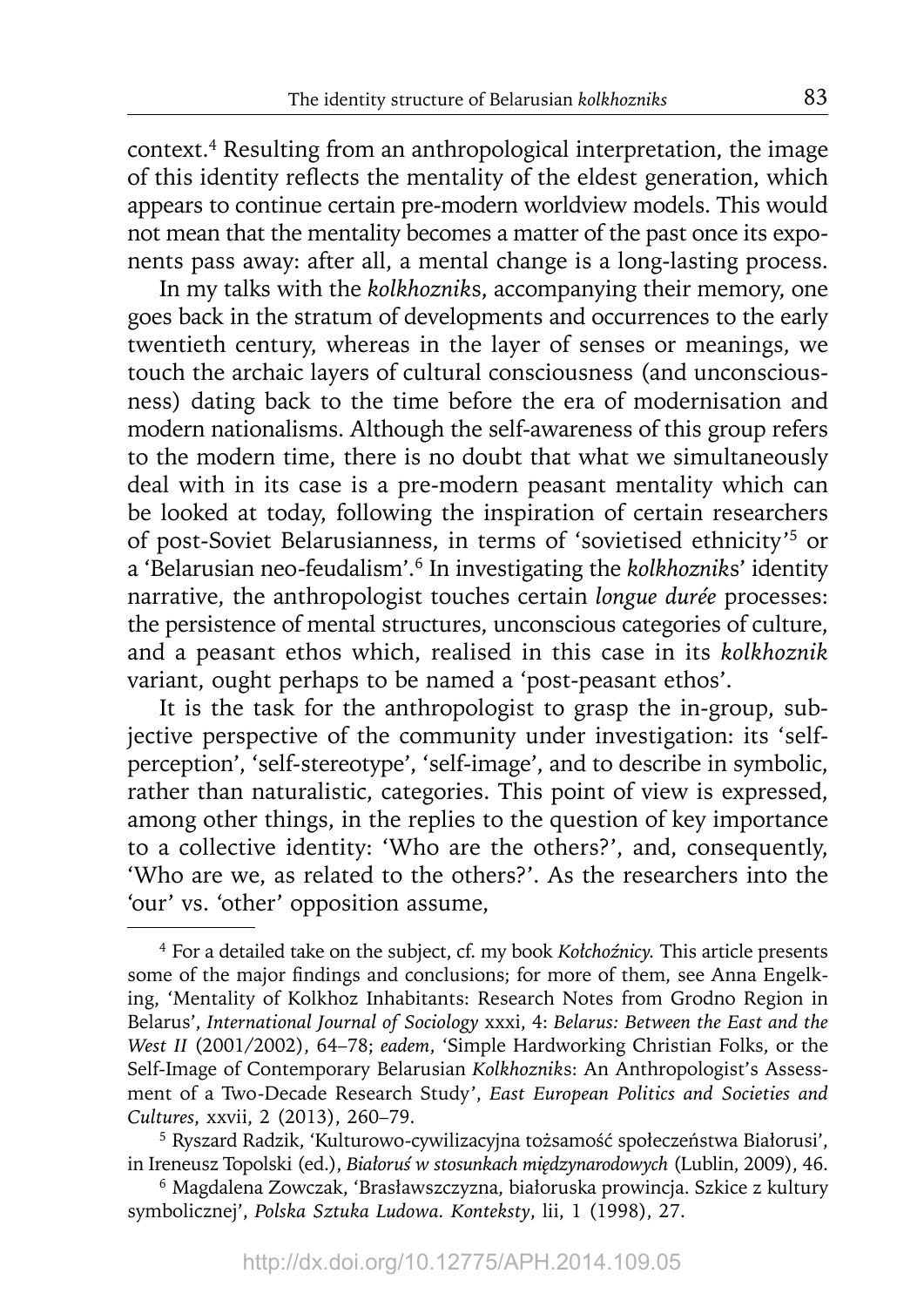the concepts or ideas of a group about itself oppose, and form a peculiar negative of the group's concepts or ideas about the others. It thus suffices to reverse these concepts/ideas, to reshape the negative into a positive, in order to obtain a self-image of a group, and learn what are the conditions that the 'our' are obligated to satisfy. $^7$ 

Ludwik Stomma has indicated, with respect to nineteenth-century Polish-language peasant populations in the Austrian and Russian partitions areas, four primary criteria for distinguishing the others, i.e.: linguistic, territorial, class-and-professional, and religious. Based on these, by applying the 'negative-into-positive reshape' mechanism, he formulated a "specific definition of Polish peasant of the nineteenth and late nineteenth/early twentieth century", reading thus: "(i) I am of-this-place (local); (ii) I am a peasant/farmer; (iii) I am a Catholic".

Obviously, such a selection of elements of peasant's self-definition, as well as their hierarchy, must have their social-and-historical conditions determining their shape and their resulting consequences.<sup>8</sup>

Therefore, if taking into account the social-and-historical determinants of the twentieth-century Belarus – we refer the abovementioned approach to the local *kolkhoznik*s of the late twentieth and early twenty-first century, it becomes apparent that identical criteria prove applicable to this group and the self-definition is composed of the analogous elements, that is: (i) I am of-this-place; (ii) I am a *kolkhoznik*; and, (iii) I am a Christian (Orthodox/Catholic).

Based on analysis of the notional categories used by the interlocutors, fundamental to the second and third of the mentioned identity fields (the first have been covered by me elsewhere<sup>9</sup>)

84

<sup>7</sup> Ludwik Stomma, *Antropologia kultury wsi polskiej XIX wieku* (Warsaw, 1986), 63.

<sup>8</sup>*Ibidem*; for more on the topic, see pp. 56–64.

<sup>&</sup>lt;sup>9</sup> The issue of 'local' identity ('of-this-placeness') of inhabitants of Belarusian rural areas has been tackled, i.a., in my articles: 'Tożsamość "tutejsza" na wielojęzycznym pograniczu. Spostrzeżenia na przykładzie parafi i nackiej', in Elżbieta Smułkowa and Anna Engelking (eds.), *Język a tożsamość na pograniczu kultur* (Prace Katedry Kultury Białoruskiej Uniwersytetu w Białymstoku, 1, Białystok, 2000), 17–22; Anna Engelking, "Nacja" i "nacjonalność" jako kategorie identyfikacji i tożsamości mieszkańców wsi na wschodzie Białorusi', in Elżbieta Smułkowa and Anna Engelking (eds.), *Pogranicza Białorusi w perspektywie interdyscyplinarnej*  (Warsaw, 2007), 209–23; Anna Engelking, 'Old and new questions concerning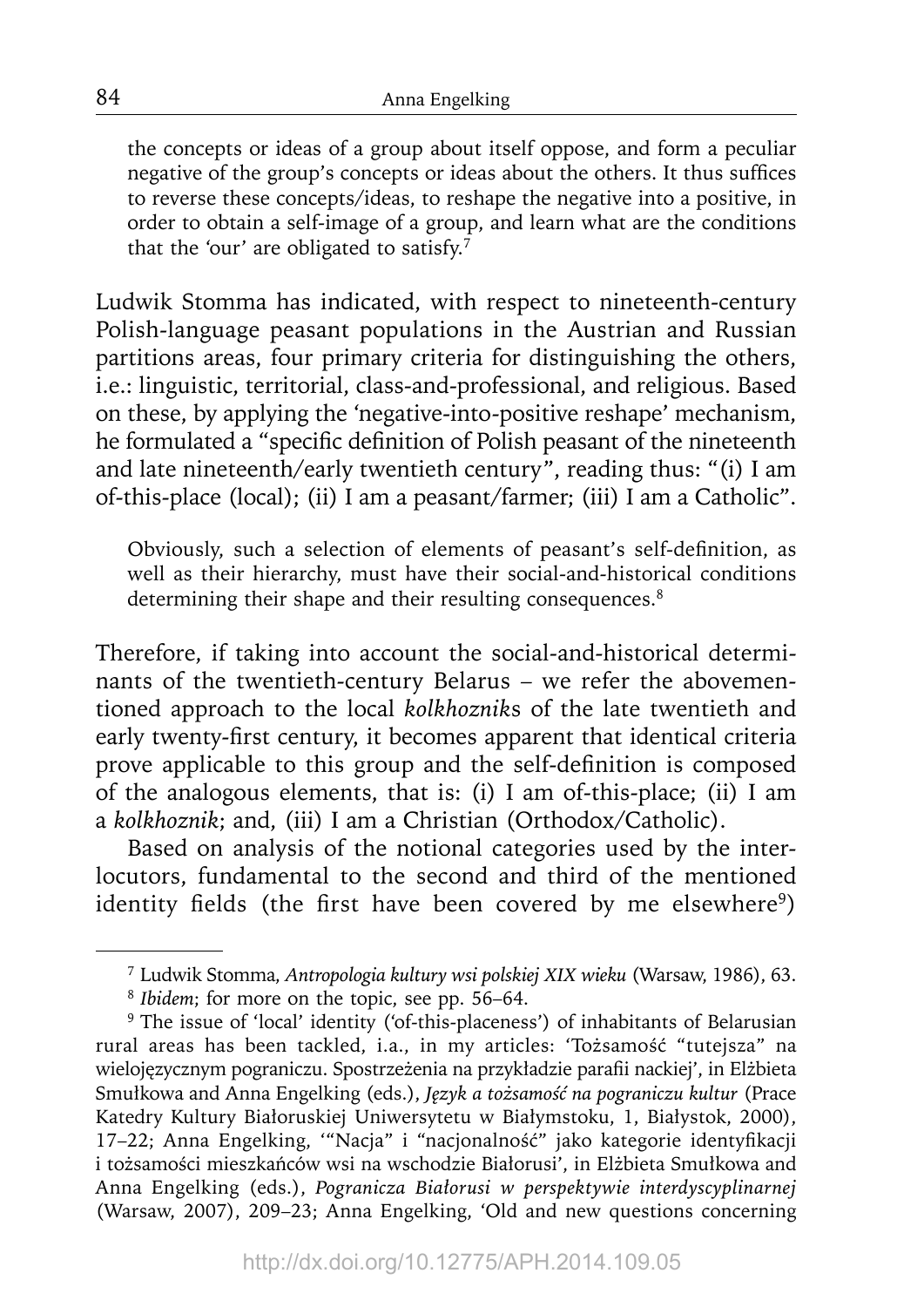are the oppositions: peasant–lord; peasant–Jew; and, Christian–Jew. The collective identity of dwellers of Belarusian villages as the *local Christian kolkhoznik*s, based on these oppositions and basically neutral to any modern ideological and political projects, is relativised to the two images (pictures, stereotypes). These are the images of historical and symbolical social partners of the traditional peasant, that is, lord and Jew, both permanently functioning in the collective imagination and imbued with a vivid and rich content.

# II *KOLKHOZNIK*, IN RELATION TO HIS LORD

What becomes apparent in the conversations with the *kolkhoznik*s is a significant regularity: in statements referring to their collective identity – including those used for self-definitions – the word *muzhik* does not, in general, appear as an autonomous category: it is incessantly accompanied by the 'lord': an estate owner, a nobleman, 'director', an educated man, resident of a town. It is as if, in order to describe himself, a peasant would first have to say what are the characteristics of (the) lord – as observed by Józef Chałasiński, who wrote:

the basic … social attitudes [of the former peasant], his social personality, are organised not around his personal individuality but around the lord.<sup>10</sup>

Around the lord who, let us add, represents the 'social stereotype of *the other*'.11

The peasant myth of origin, as told by the interlocutors (in a variety of variants), adequately introduces one into a relation between the

Belarusian "local" identity', *Sprawy Narodowościowe*, N.S., 31 (2007), 131–44. The studies of importance to the issue of Belarusian 'local' identity moreover include: Włodzimierz Pawluczuk, 'Białorusini jako grupa etniczna– próba interpretacji socjologicznej', *Studia Socjologiczne*, viii, 2 (1968), 35–50; *idem*, *Światopogląd jednostki w warunkach rozpadu społeczności tradycyjnej* (Warsaw, 1972); Ryszard Radzik, *Między zbiorowością etniczną a wspólnotą narodową. Białorusini na tle przemian narodowych w Europie Środkowo-Wschodniej XIX stulecia* (Lublin, 2000).

<sup>10</sup> Józef Chałasiński*, Młode pokolenie chłopów. Procesy i zagadnienia kształtowania się warstwy chłopskiej w Polsce*, (2 vols., Warsaw, 1938), i: *Społeczne podłoże ruchów młodzieży wiejskiej w Polsce*, 73.

<sup>11</sup> Roch Sulima, *Słowo i etos. Szkice o kulturze* (Cracow, 1992), 145.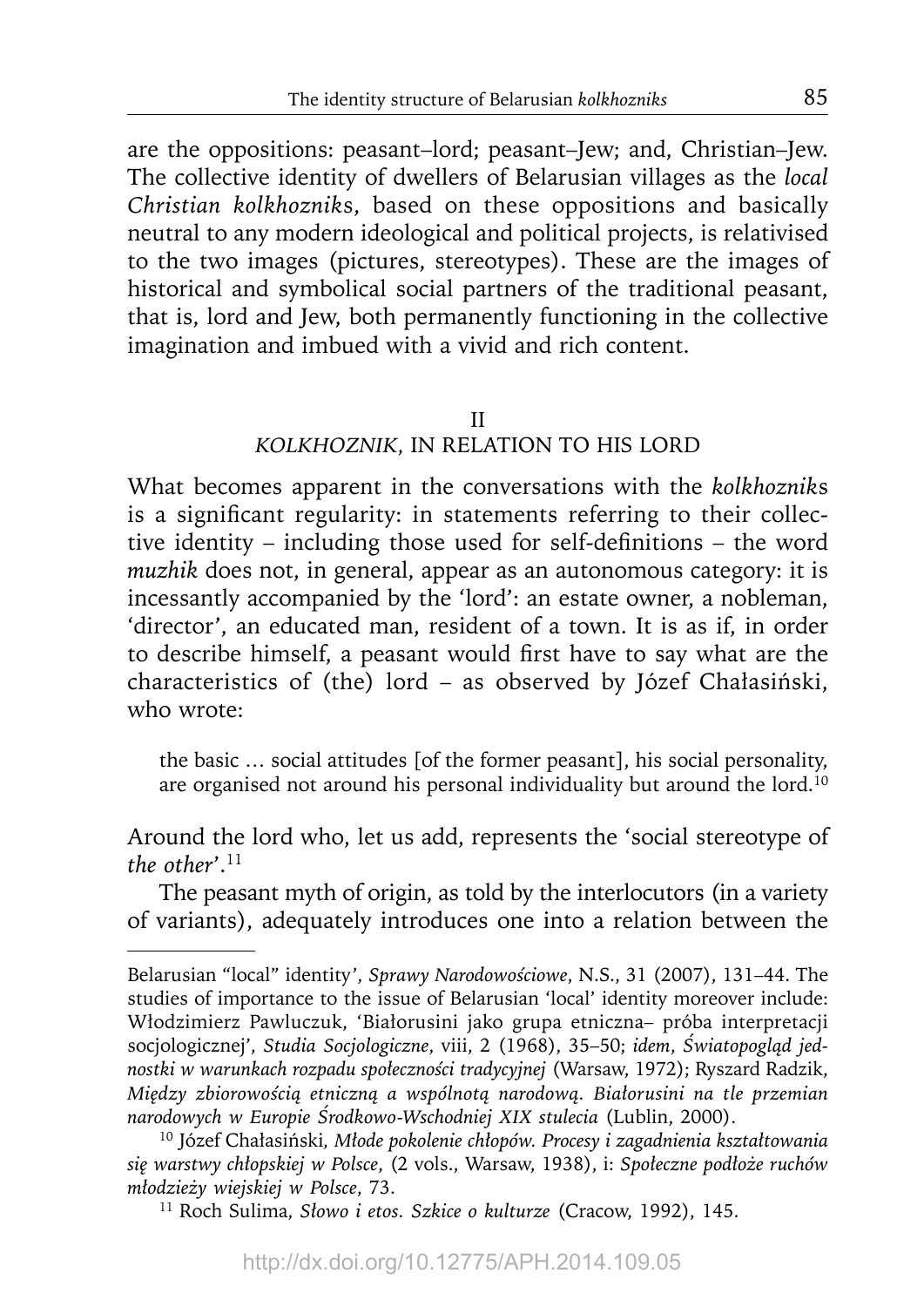stereotype of *kolkhoznik* and the one of lord.<sup>12</sup> The myth instructs the peasant that no subjectivity or autonomy is vested in him, for he belongs to his lord.13 What the myth teaches, besides, is that peasant is characterised by a composition of negative traits that, when related to the lord, constitute his worseness and inferiority.14

The origin myth sanctions the rule whereby a peasant is a human of an 'inferior species'15 when compared to a lord:

Such was the occurrence from God that there was Cain and Abel, the two brothers. Abel, he was from a noble family. But Cain killed his brother; the reason was his offering did not reach God. … And a nobleman never kills; wouldn't kill a man. For under Nikolai [Tsar Nicholas II], when there was the tsarist government, a nobleman wouldn't be judged by a court, … for they knew he wouldn't do anything of evil. [G97Roub.AR] Some day, a father had two sons. And the father was fond of drinking. Well, it's just, the father was walking, drunk, down the road, and the two sons were walking too. One of the sons left the father, and the other lifted him, very nicely dried him off, led him to the hut, and had him lay [in bed]. And the father called him a *nobleman*. And named the other one a *boor*. A *boor* means a simple man. I'm just saying, well, nobility came on from there. [G93Ser.MM].

<sup>&</sup>lt;sup>12</sup> On the folk vision of the origin of various social strata, cf. Olga V. Belova, *'Narodnaya Bibliya': Vostochnoslovyanskie etiologicheskie legendy* (Traditsionnaya dukhovnaya kul'tura slavyan. Publikatsiya tekstov, Moscow, 2004), 65–72, and *passim*; Ryszard Tomicki, 'Ludowe mity o stworzeniu człowieka. Z badań nad synkretyzmem mitologicznym w Europie Wschodniej i Południowej oraz w Azji Północnej', *Etnografia Polska*, xxiv, 2 (1980), 57-8, 64-5; Magdalena Zowczak, Biblia *ludowa. Interpretacje wątków biblijnych w kulturze ludowej* (Fundacja na Rzecz Nauki Polskiej. Seria Humanistyczna, Wrocław, 2000), 139–83.

<sup>&</sup>lt;sup>13</sup> "Here, in our place, there was Lithuania, up to the Niemen. Later on, as Lithuania merged with Poland, those lords that were coming here, they took their men with them." [G94Kras.MJ].

<sup>&</sup>lt;sup>14</sup> "I read in a book where the nobility came from. ... There was the war, and whoever went to the war a volunteer, then they called [them] *lords*, and gave [them] estates. Whoever was appointed for the army, those were given some land, and named *nobility* … . And those who renounced that war, escaped to the woods, then they were called *farmhands* and were given nothing. And they were serving." [G98Szaw.JS].

<sup>&</sup>lt;sup>15</sup> The creation of an 'inferior-species' of beings (such as e.g. women, peasants, Jews, goats, or wasps) by a God's antagonist is to be found in folk aetiological myths; cf. Belova, *'Narodnaya Bibliya'*, 106–8, 147–50, and *passim*; Zowczak, *Biblia ludowa*, 139–55.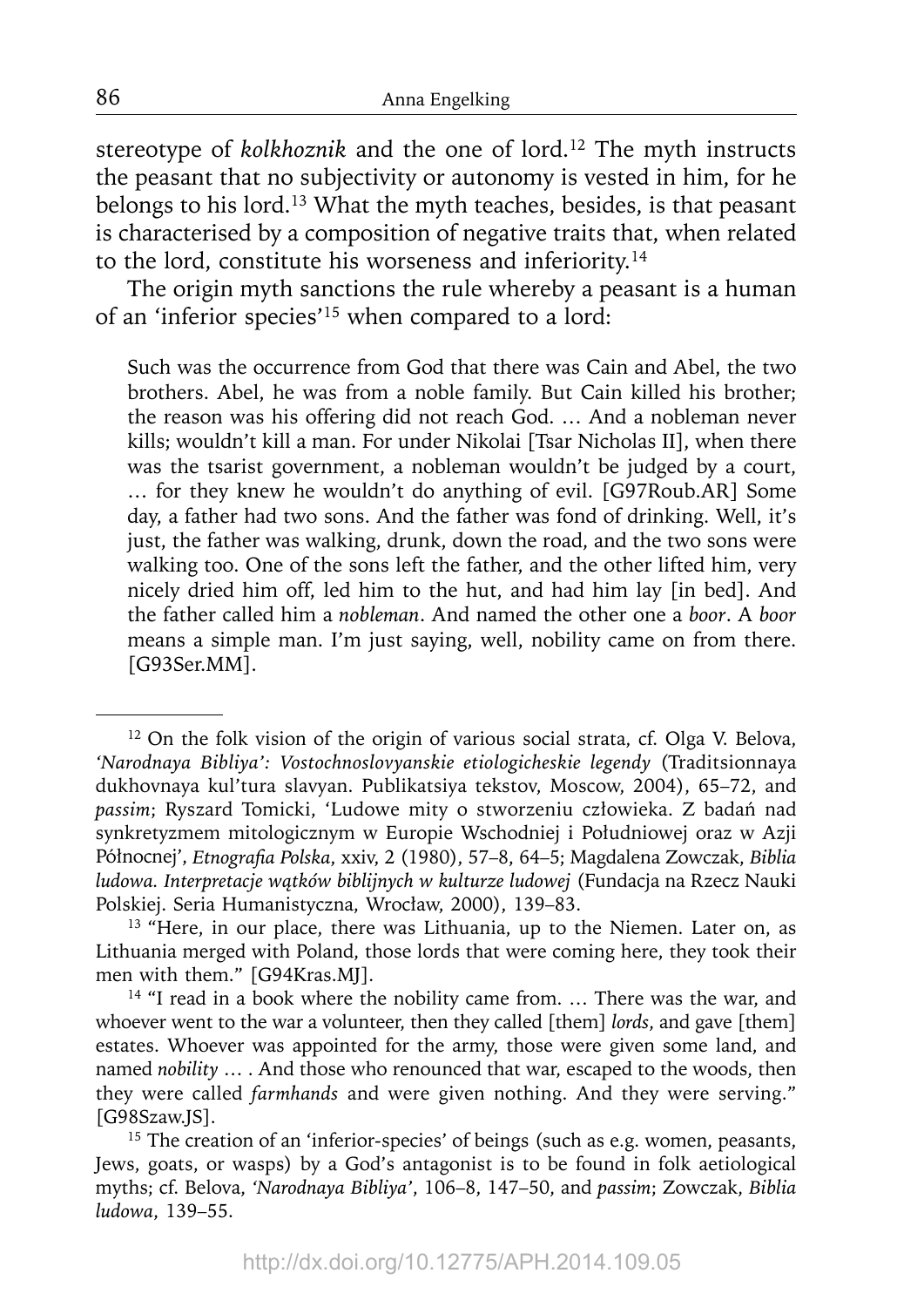The quoted aetiological stories, where "Abel symbolises a group of the *our* and Cain, the groups of *others*",<sup>16</sup> place between the peasant/ boor and the lord a fundamental opposition of social inferiority and superiority. This higher and lower social status, bestowed to both groups by the law of mythical archetype, and so constituting their definitional property and thereby fulfilling model-forming and normative functions, is reconfirmed by the interlocutors who assign the opposing autonomous features to each. The catalogue of these traits is dynamic and open-ended; they always take on a social-historical context and the local specificity. Always, however, and unalterably, these are the "aspects of cultural distinctiveness … that have their social significance."<sup>17</sup> As Józef Obrębski put it,

Which particular objective feature is meaningful for a demarcation, should be decided by its being featured in the group's ethnic image, and its being elevated by members of the separate groups to the position of the discerning rule.<sup>18</sup>

Similarly, in Frederik Barth's view:

The traits [of ethnical categories] that are taken into account are not a sum of 'objective differences' but just of those deemed by the actors themselves to be of essence. … Certain cultural features are used by the actors as signs and emblems of the differences, some other ones being ignored, whilst some relations deny any radical difference and tend to diminish them. … In determining membership in an ethnic group, solely factors of social importance have a say.19

It is only the 'discerning rule', distinctiveness, that brings about mutual separation of groups, which is correlative with the occurrence of their mutual stereotypes. And, it forms peculiar glasses through which the subjects categorising the social reality perceive it. While the reality is changeable and dynamic, the glasses tell one to see it through long-living distinctive oppositions.

<sup>16</sup> Tomicki, 'Ludowe mity', 65.

<sup>17</sup> Józef Obrębski, 'Problem grup i zróżnicowań etnicznych w etnologii i jego socjologiczne ujęcie', in *idem*, *Dzisiejsi ludzie Polesia i inne eseje*, ed. Anna Engelking (Warsaw, 2005), 162.

<sup>18</sup>*Ibidem*, 172.

<sup>19</sup> Fredrik Barth, 'Grupy i granice etniczne: społeczna organizacja różnic kulturowych', in Marian Kempny and Ewa Nowicka (eds.), *Badanie kultury. Elementy teorii antropologicznej. Kontynuacje* (Warsaw, 2004), 353.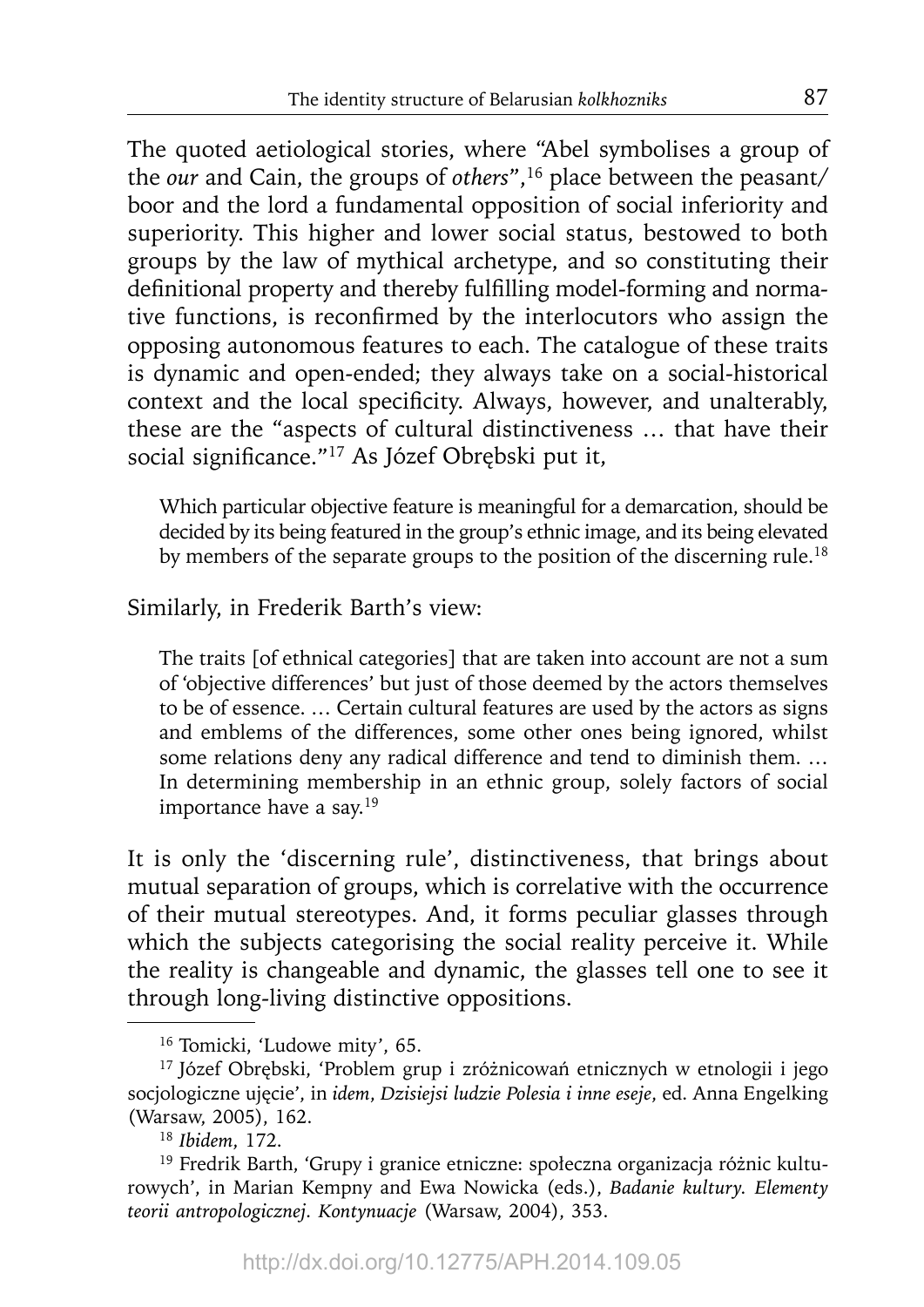The *kolkhoznik*s of today invariably 'elevate to the position of the discerning rule' those stereotypical features which in a traditional image of the world were related to a hierarchical estate-based differentiation. They invariably emphasise the various aspects of lordly/noble 'superiority' which is opposed to their own peasant 'inferiority'; in terms of today's social reality, these primarily include education, material status, and attributes of power. Whoever has got none of these, remains a boor; it is as if, regardless of the transitions in the political and economic-social macro-scale, one could not forget that "peasants have descended from Ham,<sup>20</sup> the cursed son of Noah, and the noblemen, from Japheth, and therefore, naturally, the latter must be more respectable, and more pleasing to God."<sup>21</sup> And therefore, we can constantly hear about 'better' and 'worse' people; about lords and boors:

They're better, that's it, and we're boors, that's it. That's the way it is with them. [G93Pap.JW]

And the peasants, well, they're just like peasants. They call it *boors*, because they're boors. … So, a *boor*, a *boor*, a *boor*, and a boor will he be. [G98Nacz JK].

The 'better' partner of a 'worse' boor is unchangeably referred by the *kolkhoznik*'s mythical thought to the nobleman model, inscribed in the collective memory, and is primarily perceived as a *noble* one. The category of *nobleness* extends, among other things, to attributes such as social-and-legal predominance over the peasant, richness, and connotations with Polishness. The sphere of etiquette is part of the picture as well (the rules of good manners, social graces, the grammar of politeness, the taboo of cursing), and is usually described by *kolkhoznik*s as *culture*, *delicacy*, or *politeness*.

*Simplicity* (commonness), a feature that constitutes the stereotype (and, self-stereotype) of *simple muzhik* and is always defined in a relation to *cultured* or *cultivated* and *delicate* lord, is an autonomous pole of *nobleness.* Peasants – those who did villein service a few generations earlier, never waged a war, and were subjected to corporal punishments – are perceived not only as those who 'lived indigently'

<sup>20</sup> The name 'Ham', written in Polish *Cham*, became commonised as a *cham*, meaning a boor [ed.]. 21 Ludwik Czarkowski, 'Wzajemny stosunek stanów na Podlasiu. Notatka etno-

graficzna', *Materiały Antropologiczno-Archeologiczne i Etnograficzne*, i, 2, (1896), 6.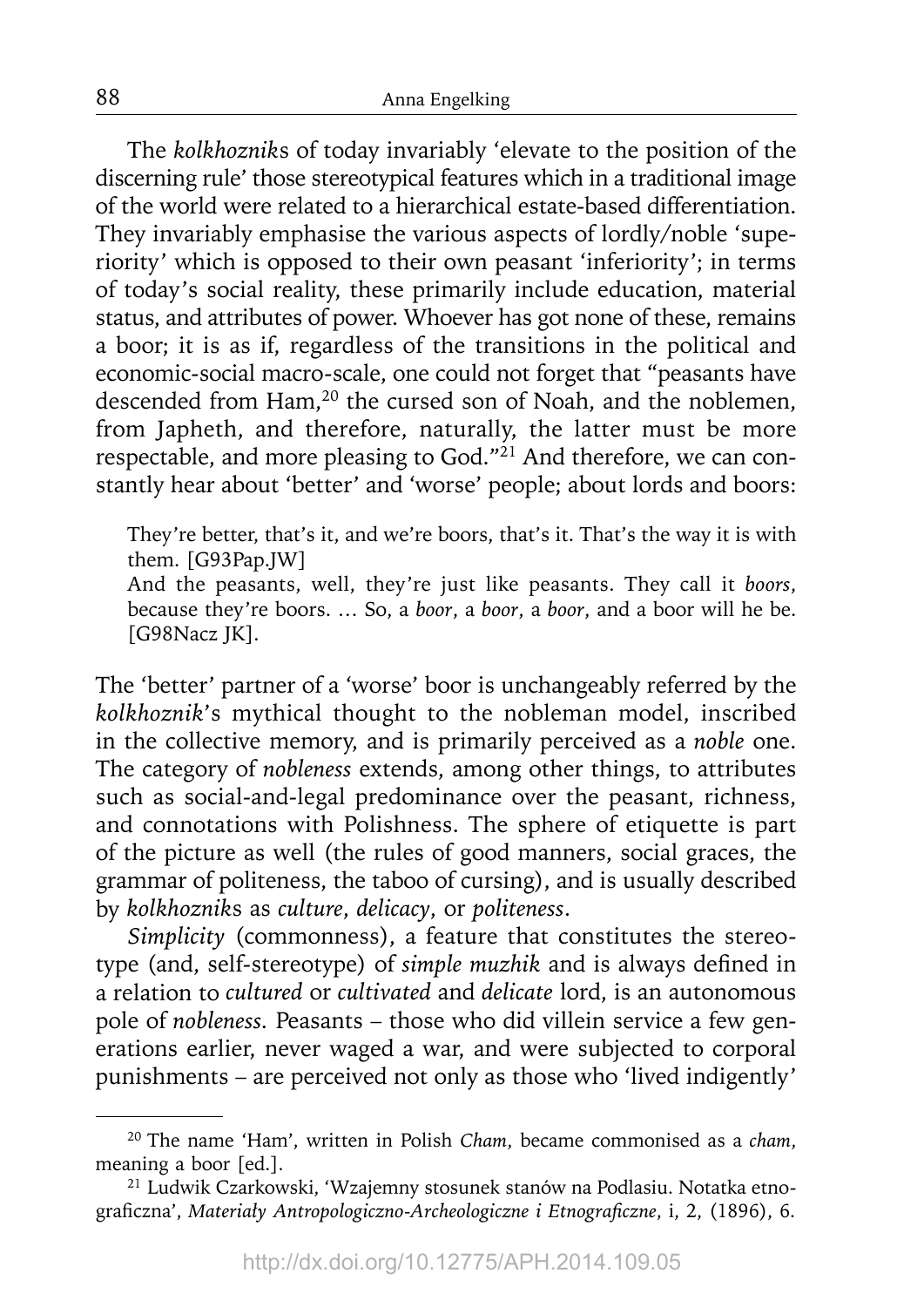but primarily, as beings of a lower cultural standard, if not completely deprived of culture. A *muzhik* would address the others with an informal *you*, instead of *Sir/Madam*, swears, is capable of disparaging the others, easily gets into a fight; in a word, a rude and ill-mannered, boorish and brusque, brutal and, downright, dangerous figure. He never observes any manners; is 'fierce and banditous', as a female interlocutor, born in a petty nobleman village near Lida, described the peasants.

Combined within the *simplicity* stereotype are cultural primitivism and low material status, ascribed to Belarusian peasants, and the contempt shared with respect to them among the higher social strata:

It is considered that a nobleman is a cultured man, but a boor is not. Oh yes, a man of rough-hewn making. // Why is it said that some are cultured while the others are not? Aren't they all of the same sort? // Not of the same sort, no. A boor can say some undignified words, of sorts. But, a nobleman… Cultured people, cultured everything. Talking the nice way, living the normal way. And, the boors… They call them, in *Russki* [Russian], *chelovek vtorogo sorta* ['inferior-quality man']. [G98Mick.RA].

The opposition culture–lack of culture (culture–nature), being a semiotic counterpart of our–other and man–non-man, is realised here in its 'surface variants', such as *noble*–*simple* or *cultured*–*savage*. Importantly, it seems that peasants accept this superiority stereotype projected on them by the 'masters'/'lords' and deem it their own; it seemingly simultaneously functions as a self-stereotype, thus enduringly inscribing the worseness trait in the collective identity of the peasant cast.22 Furthermore, as attested by the talks with the *kolkhoznik*s, they keep on reproducing it even when it is no longer intelligible.

I cannot remember why they are the nobility. Well, must've been, from some lords, this nobility. … I can't explain it out to you. … Some noble ones, the nobility. The way they talk is noble, and ours is simple; then, maybe they're the better ones? [G93MMoż.IP].

The opposition of a *noble* Abel and a *simple* Cain focuses around work–non-work, the key and structuring opposition in the peasants'

<sup>22</sup> I use the term 'cast' as described in Aleksander Hertz, *Żydzi w kulturze pol skiej*, introd. Czesław Miłosz (2nd extended edn., Biblioteka Więzi, 57, Warsaw, 2003), 92; for more, see *ibidem*, 91–124.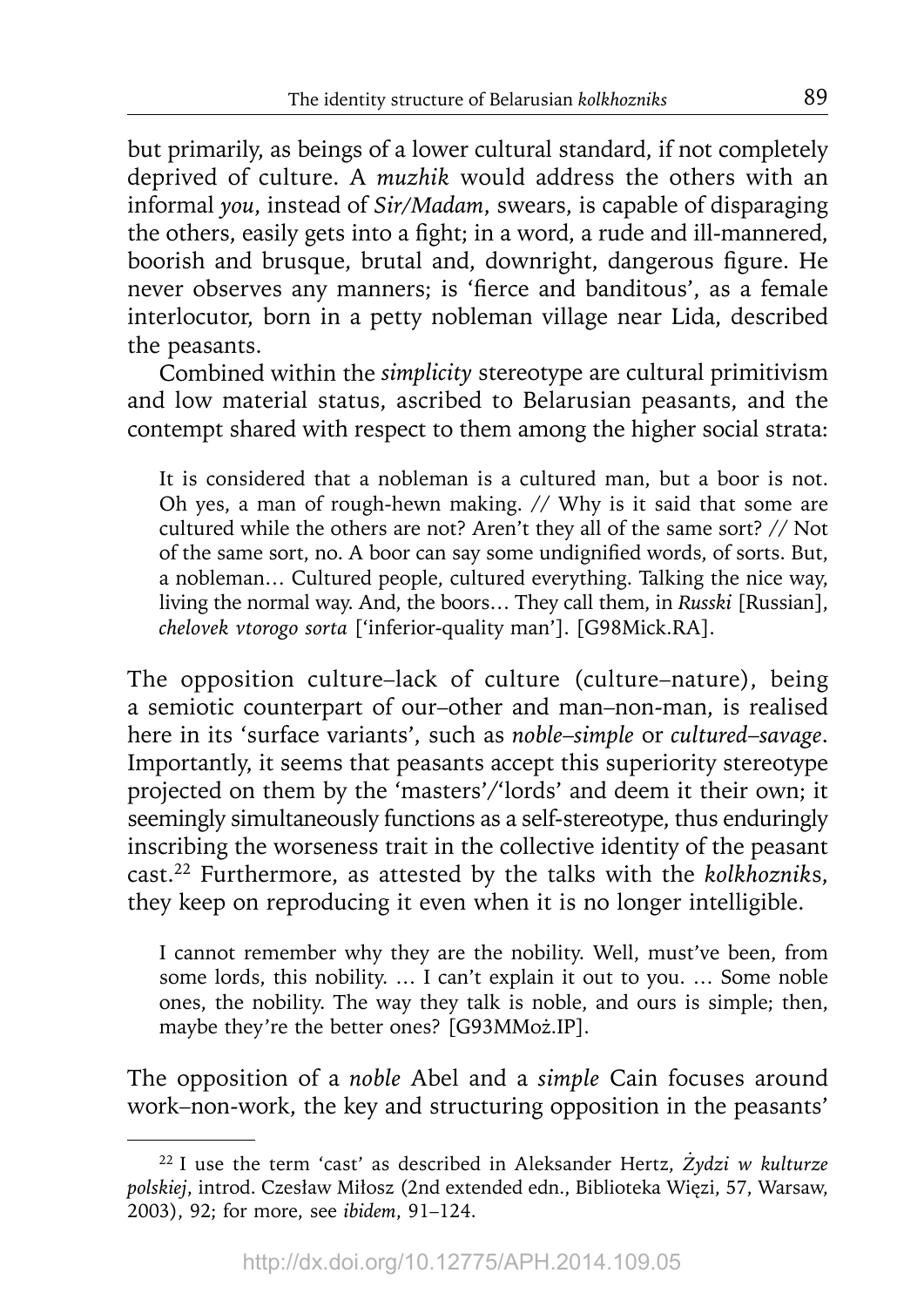perception of the social environment. The conviction that the lords' jobs are not a work – a view that is sanctioned by the origin myth, determining that Abel's descendants "did nothing but fared well"23 – is a stereotype deeply rooted in the peasant culture, for which only the farmer's effort is describable in terms of work, or labour.<sup>24</sup> In his *Młode pokolenie chłopów* ['Peasants of the young generation'], a work that considers, among other things, the longevity of a "traditional form of the peasant life, which took shape in the serfdom period", and analyses a "primary opposition of the social-and-moral models of lord and peasant", Józef Chałasiński wrote:

The content of these models is describable as follows: Lord is an autonomous being; anything he does becomes valuable by itself, without a purpose of use in its design – the lord himself adds value to whatever he does. His work, entertainment, thinking never call for an external justification in terms of a purpose to be served, or an effect to be brought about. The lord himself is a measure and a judge of values. He is a ruler for himself. In contrast to lord, peasant *is there to labour*. Rather than giving meaning to the labour, it is the labour that gives peasant a meaning. Doing labour is the peasant's surviving argument. The significance of what he does finally makes sense not because of the peasant himself but because of the labour. His existence is not substantiated because of himself but the grounds for it are external: it is the perennial order of the society and of the world where 'a peasant shall always be a peasant'. … The two models, lord and peasant, form a rule that sorts two social circles out: the peasant and the lordly one. The individuals belonging to these two circles have a different view of the society as a whole. In the lordly circle's perception, human individuality

<sup>23</sup> Oskar Kolberg, *Krakowskie*, pt. 3, ed. Józef Gajek and Marian Sobieski (Dzieła wszystkie, vii, Wrocław *et al.*, 1962), 8.

 $24$  The peasants' understanding of work on the land, with which they contrast the intellectual activities of professionals, i.e. 'the lords' – have been analysed by sociologists, with J. Chałasiński coming to the fore with his *Młode pokolenie chłopów*; the other studies of relevance being: Eugenia Jagiełło-Łysiowa, 'Praca jako wartość w środowisku chłopsko-rolniczym', *Wieś Współczesna. Pismo Ruchu Ludowego*, xii, 6 (1968), 19–31; *eadem*, 'Praca. Cechy formalne i cechy-wartości', in Czesław Kos (ed.), *Przeobrażenia kulturowe wsi. Analiza głównych zagadnień i próba sformułowania refl eksji teoretycznych. Wybór studiów* (Warsaw, 1981), 75–106; Józef Styk, *Ewolucja chłopskiego systemu wartości. Analiza historyczno-socjologiczna* (Rozprawy Międzyuczelnianego Instytutu Filozofii i Socjologii. Rozprawy Habilitacyjne, 1, Lublin, 1988); in a linguistic aspect, cf. Małgorzata Mazurkiewicz, 'Praca i "sacrum" w polszczyźnie ludowej', *Etnolingwistyka*, ii (1989), 7–28.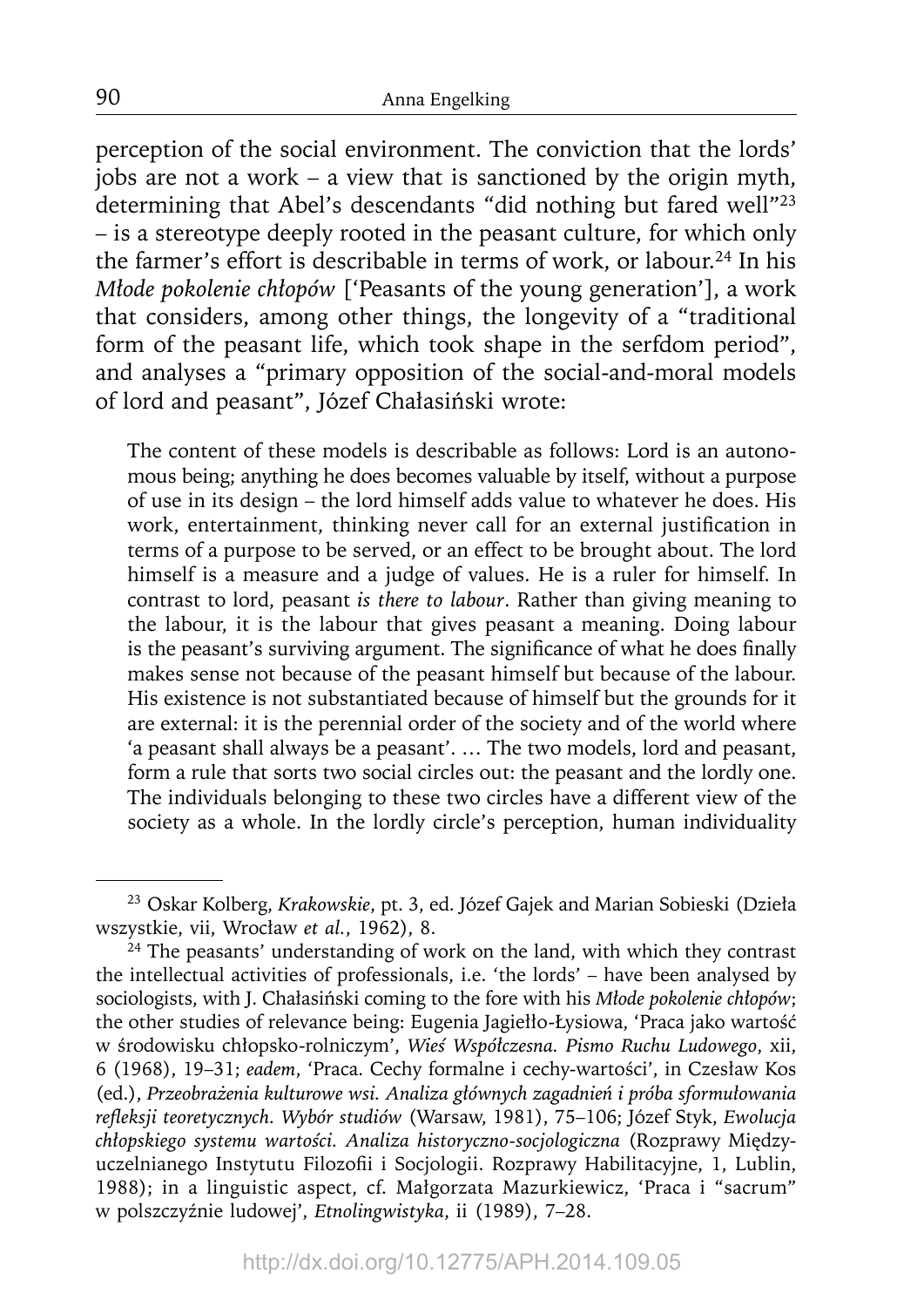is dominant; the society as viewed by the peasant circle is a hierarchy of social positions.<sup>25</sup>

The notional structures categorising the social universe are *longue durée* phenomena; hence, the work–non-work opposition constitutes the contradistinction of 'lords', the non-working ones, and *muzhik*s*kolkhoznik*s as people performing peasant work on the land. Just as in the period before the *kolkhoz* system, 'hardworking people' do work in the *kolkhoz* while the lords govern – meaning, rule and rob, have money and an 'easy life'.26

Of all the interlocutors, possibly the most comprehensive definition of the opposition *non-working lord–working non-lord* was expressed by a man named Jan from Peluntse, a village not far from Radun', who ascribes to the 'lord' the characteristics related to a higher social status and education background, and explicitly positions him in the non-work area, described in terms of authority and affluence. In such a concept, the interviewee has opposed the 'lord', definitely a follow-up of the traditional stereotype of the feudal 'good lord', to the category of simple and laborious man he identified himself with:

A lord is the one who knows how to handle the people, and a lord is who understands everything and has his people to manage. And a simple man, hardworking, how come he could be a lord? A lord is the one who never works at all, and can  $[=$  knows how to deal with people, such one is a lord. And the one who is rich, even if he has no people to manage. [G93Pielun.JD].

The phrase "a simple man, hardworking, how come he could be a lord?" is an extremely expressive self-definition of (a) *kolkhoznik*,

<sup>25</sup> Chałasiński*, Młode pokolenie chłopów*, 71–2 [italicised by J.C.].

<sup>&</sup>lt;sup>26</sup> "Now, all's taken away by the lords-and-masters [the interlocutor incidentally uses the word *pańszczyzna*, which normally stands for 'serfdom' but the etymological ambiguity seems legitimate – trans. note] [*laughs*]. // Well, aren't there any lords now? // Now, there's even more of the lords. More of the lords! // What do you mean, more? // Ooh! Certainly more. The *predsedatel* [*kolkhoz* chairman]'s a lord, the deputy's a lord, the agronomist's a lord, the senior agronomist's a lord, the zootechnician's a lord, the manager of the cattle's a lord, the foreman's a lord… How many lords, in every village? The lords, all of them! And everyone travels around by car." [G99Pap.SK].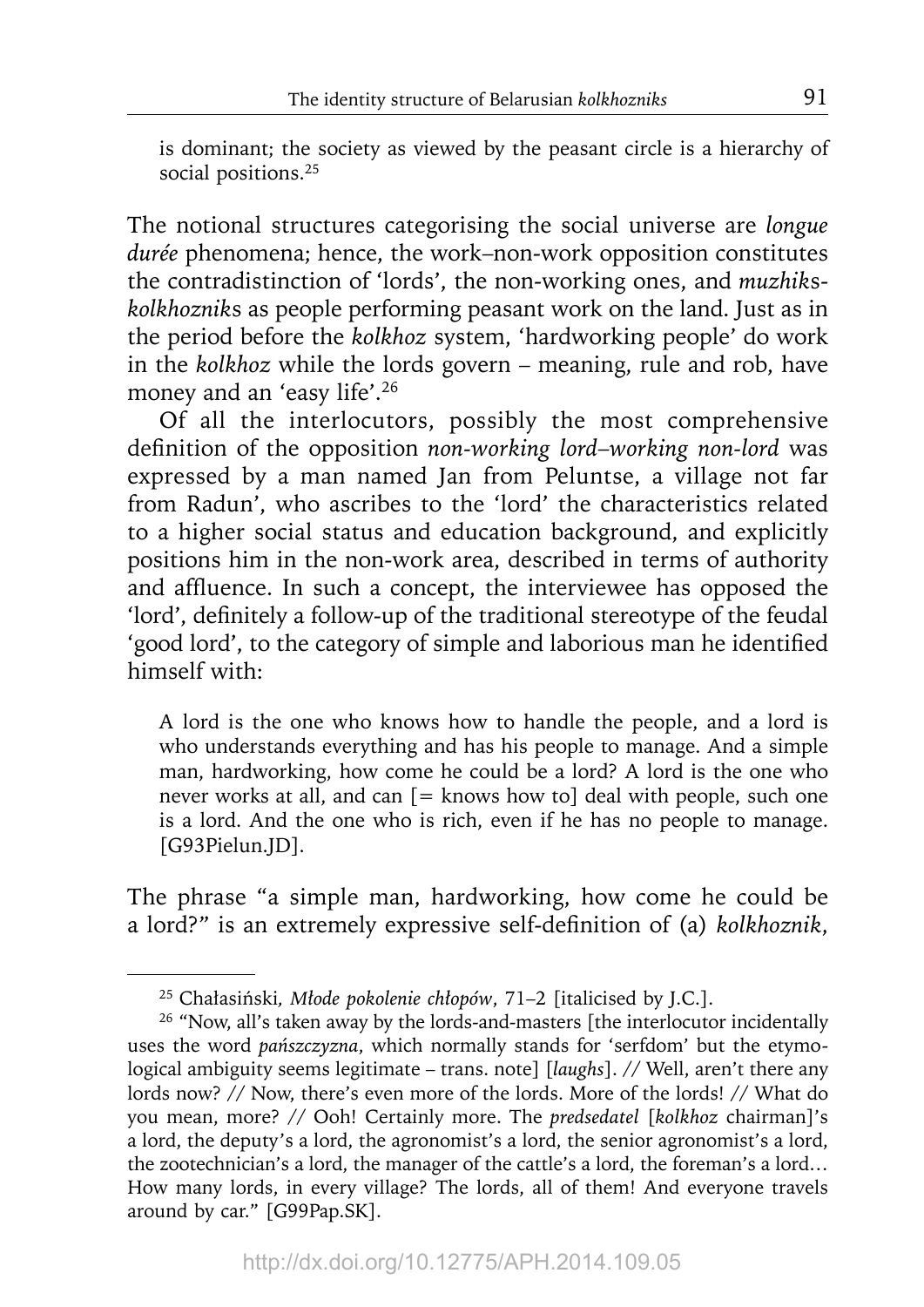one that points out to the core of this community's collective identity. *Simplicity* and assiduity, the significant 'bricks' (distinctive features) used here to construct an image of member of one's own group, are set against those of lord, the structural opponent, a 'non-simple' (educated) and non-working man. Education and labour, the attributes 'elevated to the position of the discerning rule', are found to be common in the self-identification formulas used by the *kolkhozniks*, whereby their own identity is, of necessity, described as a *simple folks*, *hardworking people*, a *mediocre nation*, and the like. All these phrases refer one back to the low position, marked with worseness, which *kolkhoznik*s – similarly to their forefathers, at one time – held within the social structure.

In line with the idea behind the origin myth, the *kolkhoznik*s' interpretation of the social structure sees lords and peasants as part of the opposition sequences: non-working–working; ruling–subject; better–worse; higher–lower in the hierarchy; cultured/cultivated– common/boorish; delicate*–*coarse; rich–poor; educated–unlettered. The oppositions thus outlined, on a 'hierarchical complementariness' basis,<sup>27</sup> are expressed in most various specifications, out of which the self-image of contemporary *kolkhoznik* emerges – found to be a continuant of the self-stereotype of the feudal-period peasant and a continuant of rustic conceptualisation of social structure.

Today's *kolkhoznik*s are related, based on a hierarchical complementarity, with the *kolkhoz* authorities: the new, modern 'lords'. The peasant–lord opposition functions in the social reality as a symbolic tool with which it is segmented and hierarchised, regardless of the historical and social realities it encounters. Whether the patriarchal lord of yore, contrasted with villein, or interwar-period estate owner and his farmhands, or the apparently undistinguishable local petty nobles and peasants populating the villages in various periods of the last century, or a modern *predsedatel* and 'his' *kolkhoznik*s, or the educated 'city' man and the rural uneducated man – their picture will always remain dual, featuring those higher up and those lower in the social hierarchy. In terms of mythical thought, they remain the lords and the boors, which testifies to a social validity of the models and

<sup>27</sup> Charles Taylor, 'Źródła współczesnej tożsamości', trans. Andrzej Kopacki, in Krzysztof Michalski (ed.), *Tożsamość w czasach zmiany, Rozmowy w Castel Gandolfo*  (Demokracja – Znak, Cracow, 1995), 18–19.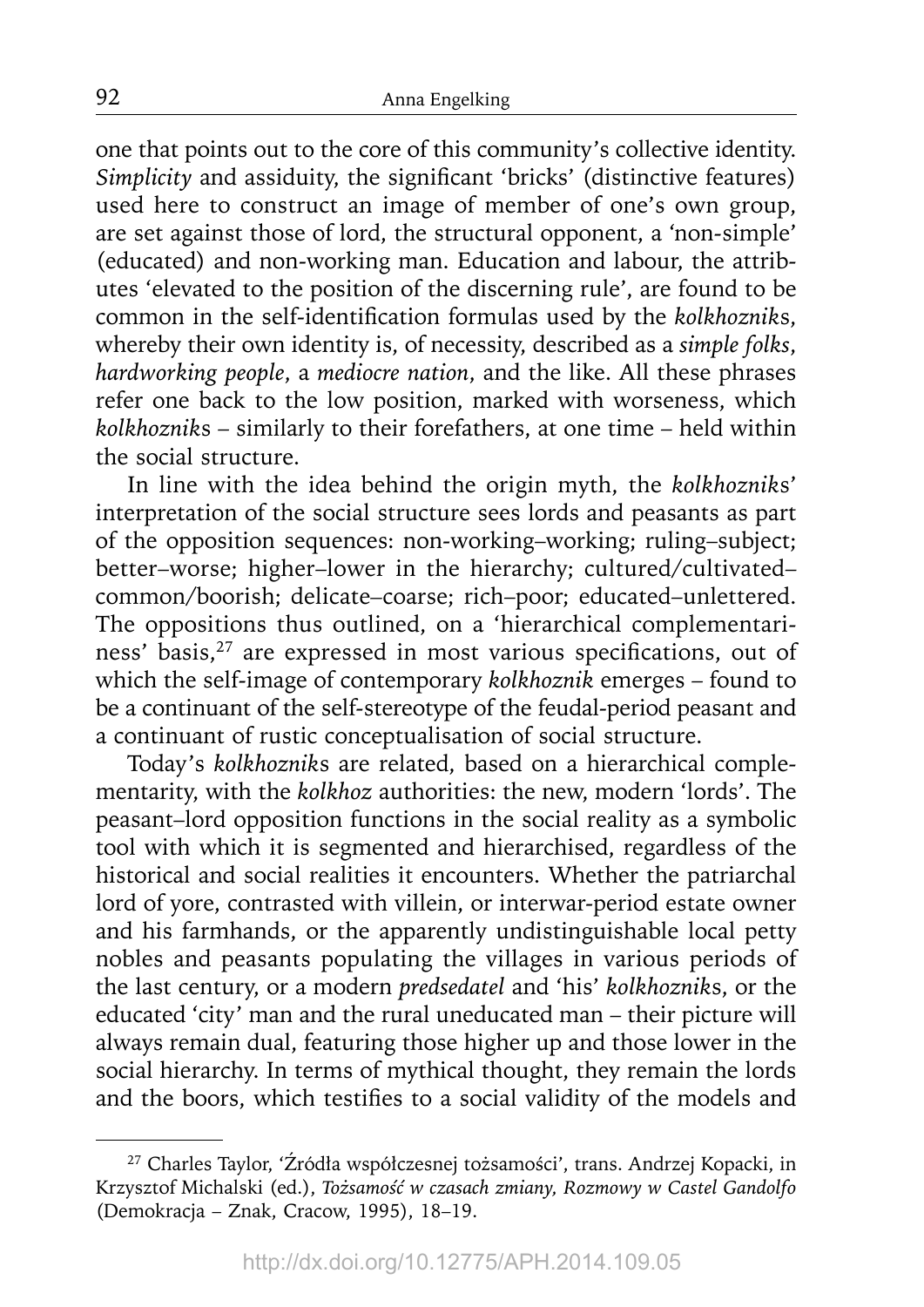values represented by this opposition – and, to the fact that there is no peasant without a lord or master.

#### III

# *KOLKHOZNIK*, AS RELATED TO JEW

Let us bear in mind that Noah had three sons: apart from Ham and Japheth, there was Shem. The identity discourse of Belarusian *kolkhoznik*s features Jews as a crucial group to their image of themselves. Jews do not work on the land and are not Christians, but have been – and still are, in the collective memory – inseparably connected with peasants as well as with lords. Traditionally dealing with commerce, trades, and business intermediation, form the third vertex of the estate society-based triangle that structurises the *kolkhoznik* image of social universe. The stereotypical three-element structure: peasants– lords–Jews, whose third element, as is the case with the second, would not be confirmed as of today in terms of physical occurrence of traditional representatives of these feudal-patriarchal categories, continually functions as a model and seeks socially valid contents to fill it in. In the symbolic perspective, the image of  $Jew^{28}$  co-shapes the collective identity of our contemporary dwellers of Belarusian villages according to the rules analogical to those prevalent in their ancestors' time. The negative reflection of the Jew stereotype highlights the distinctive features of the self-image of *muzhik* and *kolkhoznik*, whilst the *muzhik*–Jew relation, similarly as *muzhik*–lord, refers to the foundations of the construction of a traditional rustic image of

<sup>28</sup> The issue of image (alternatively: model, stereotype, picture) of Jew in Polish culture, including folk culture, was first critically tackled by A. Hertz in his book *Żydzi w kulturze polskiej* (see, esp. 101–5, 253–87). Hertz was convinced that investigation of "what sort of an image of one group, and of each of its members, is reflected in the consciousness of members of the other group" and of "the mechanics of occurrence [of this image]" has a colossal bearing on apprehension of the intergroup and interpersonal relations". Therefore, it ranks "among the most interesting, and most important, issues in sociology and anthropology" (*ibidem*, 253). This author has consequently proposed a substantial and methodical proposition of a project of such research; cf. *ibidem*, 253–87. These issues have been followed up, based on ethnographic field studies, by two Polish works, in the first place: Alina Cała, *Wizerunek Żyda w polskiej kulturze ludowej* (Warsaw, 1992); and, Paweł Buszko, *'Żyd Żydem'. Wizerunek Żyda w kulturze ludowej podlaskich prawosławnych Białorusinów. Miasteczko Orla* (Warsaw, 2012).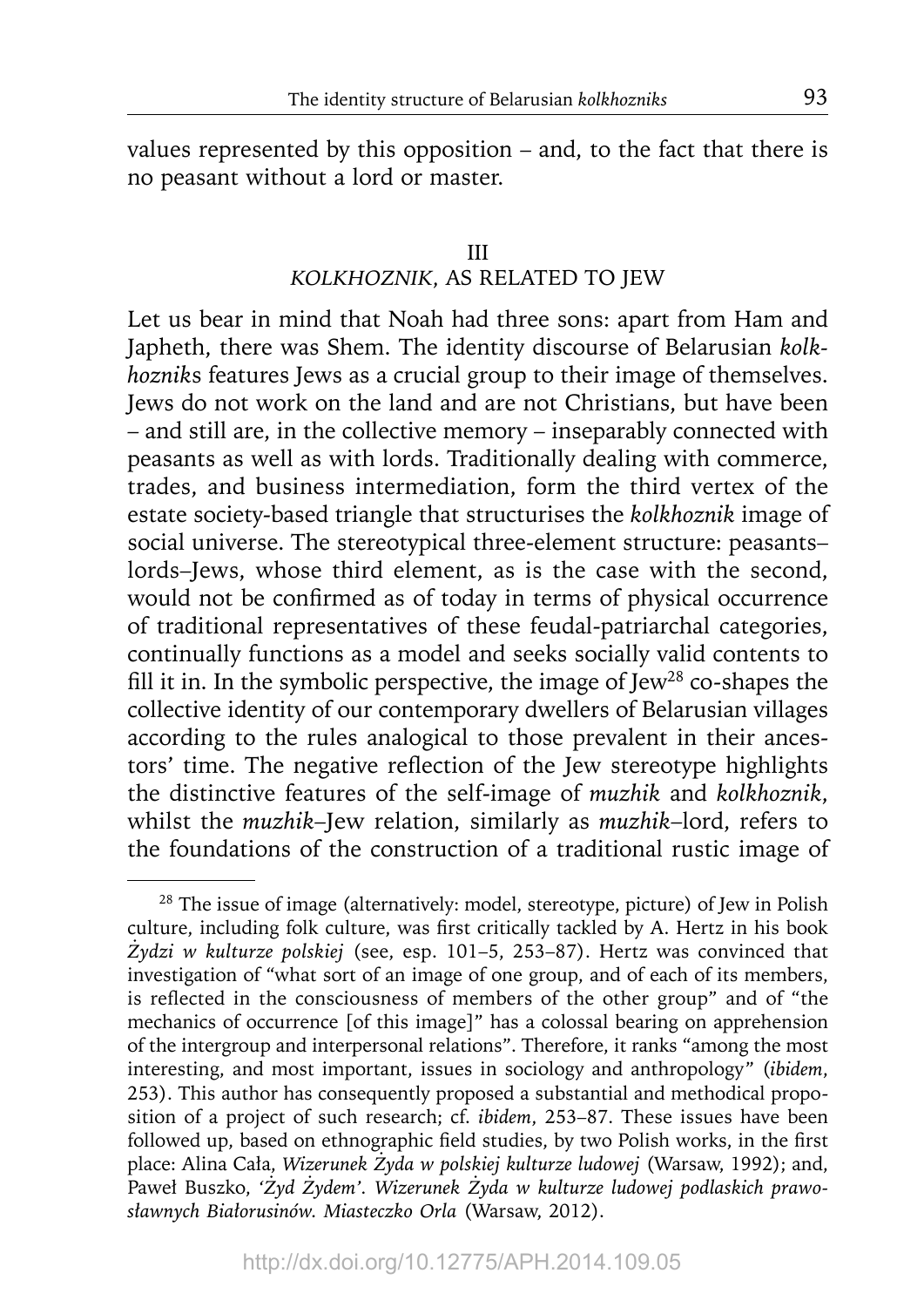the social environment as well as to the place occupied by today's *kolkhoznik* within it.

When evoking the memory of the Jewish neighbours, their position and functions within the countryside social and cultural system, our interlocutors present them in relation to themselves; while talking about themselves, they compare themselves against the Jews, as they do with respect to the nobility or townspeople. First of all, Jews, as opposed to *us*, do not work on the land. This basic definitive feature of *kolkhoznik*, which constitutes his identity, is thus a feature a Jew would lack: "The Jews, they didn't do a thing. They kept the shops, and carried on trading. And our people, they drudged on the land." [B96Ozer.FJ]. The occupations of Jew, similarly to those of lord/master, situate him on the opposite pole from peasant. Like lord's occupations, the jobs done by Jew situate the latter at the pole opposite to peasant. Like lord, Jew is defined through his non-working on the land.

*Dealing with*, or *busyness*, are the area of activity ascribed to the Jew; it appears that the opposition to work is formed in this case of non-work which is conceived as *busyness*.

They were dealing here: baking some rolls, or beer, some beer-house… They were dealing with some trade: a shoemaker's, a tailor's. Well, that's the sort they had. … Selling something, buying, some calf, or what. Yeah, that's the job they did. And they wouldn't do farm work. … They were incapable of it, I guess. [G98Nacz.WK].

Jews and land are mutually exclusive categories. Conversely to peasant, who is symbolically attached to the land, Jew never works on land; thus, by definition, he is *incapable* of doing such work, which, for one thing, heightens his inversiveness toward peasant and, for another, in a negative reflection, intensifies and confirms the settled status of the local peasants while also inscribing in the matrix of their identity an antagonistic opposition with respect to all those who *are wandering around* among them, *settling down* in the village or *arriving into* it.29

<sup>29</sup> The opposition locals–non-locals, whose second segment extends, in today's *kolkhoz* villages, for all those who could potentially be included in the broad category of the *navolotch* (lit., 'those who have gadded about, roamed in') forms the basic mechanism for constructing the third definition field, beside the identity of peasant and Christian, for the *kolkhoznik*'s self-stereotype: his local identity.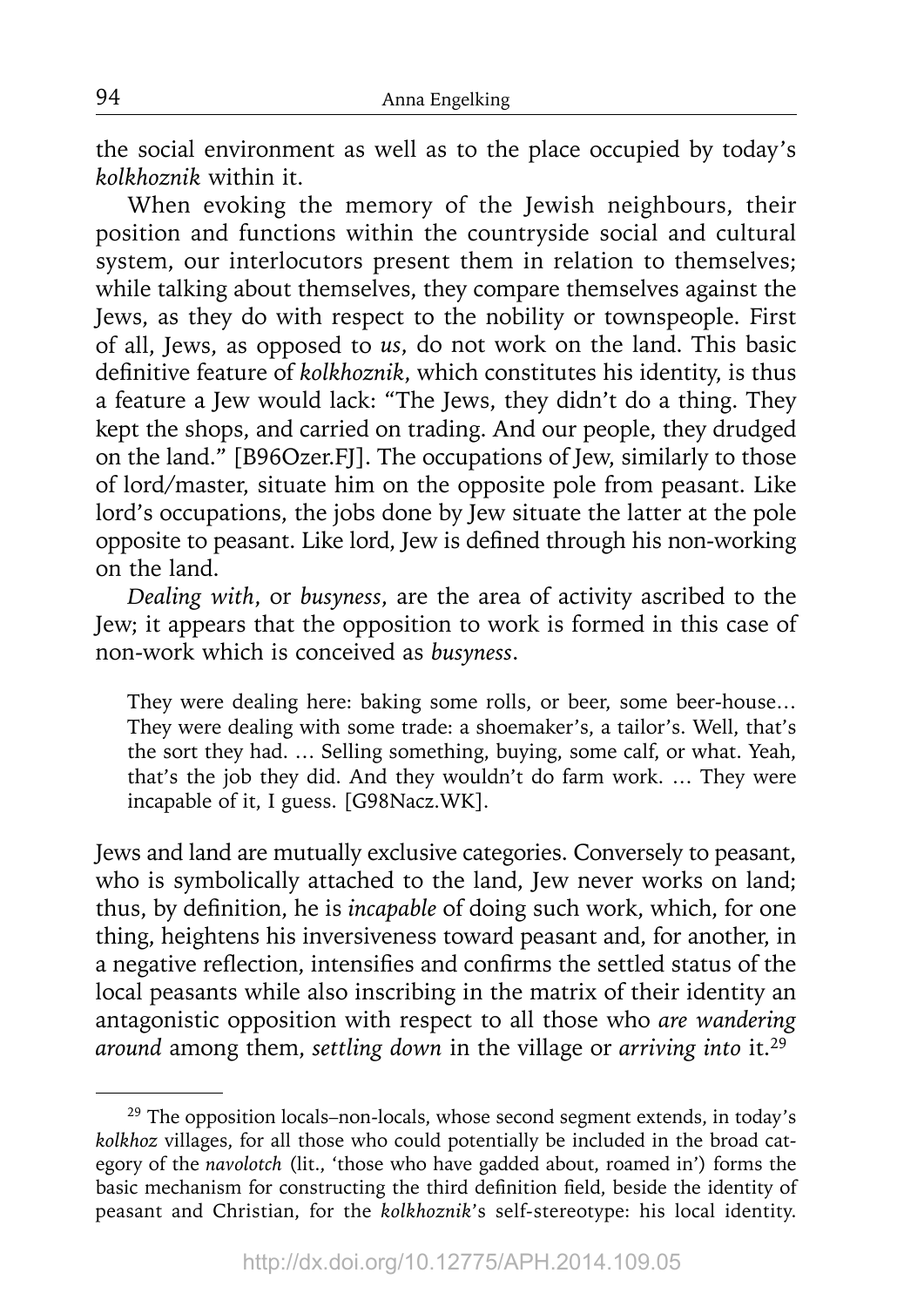The Jewish non-work is thus part of the rural–urban opposition as a determinant of what is non-rural but indispensable for the functioning of a rural environment. For a peasant to be able to work, the Jew must *be dealing*, exchanging the products of the peasant's labour for money and commodity. For the peasant to stay permanently in the village, the Jew must constantly move around, touring the villages and offering the settled peasants their services which enable to expand their relations with a broader social milieu. It is the Jewish neighbours of this sort, busy and mobile, in contrast to the peasants, that have settled in the memory of the *kolkhoznik*s.30

From the standpoint of a rustic stereotype, Jew, who never works on the land, always sides with the lord, as justified by the traditional system of social relations. The categories of lord/master and Jew are close to each other, often to the degree that they are potentially reciprocally replaceable as far as the relation to peasant is concerned. The area shared by Jew and lord is 'culture': after all, both are the *learned men*. Well-off Jews were commonly addressed *sir*; the title was also used when talking about them.<sup>31</sup>

How did the men from the village address a nobleman? // 'Sir', they called him. … They said 'sir'. It's like the *tovarishch* ['Comrade'] with the *Russki*s [Russians] now. *Tovarishch*. // And, what were the Jews addressed? // 'Sir', same thing. [G93Waw.HD].

A perennially 'local' dweller of a *kolkhoz* village, when confronted with representatives of the *navolotch*, such as *tchernobylets*s (i.e. people displaced from the Tchernobyl zone), the *naezdne* ('arrivals') from Belarus or Russia, or the *osadniki* ('settlers') appearing before WWII in Western Belarus, reconfirms and reinforces the 'local' peasant identity whose core is contained in the chorus motif repeated by the *kolkhoznik*s: "I was born here, and will die here."

<sup>&</sup>lt;sup>30</sup> "There were Jews before the war. Not here in our village, but in Radun'. And, they arrived, … bought out things here." [G93Pielun.JD]. "They're going on a Sunday. And they've already taken that calf, or that flaxseed. They were buying, well, everything. Eggs, hens were they buying. Then, we all carried [the merchandise] for them." [G93Pap.MS].

<sup>&</sup>lt;sup>31</sup> Cf. the observations made in Podlachia (Podlasie) area in late nineteenth century: "Whereas the peasants and the petty noblemen approach the Jew on first-name terms, only reserving the 'sir' for those wearing European-style attires, the burgher calls him 'you' in plural, or, 'mister Mosiek, Jankiel, *etc.*'. … The unskilled-labourer class … often title him 'sir', or even salute him, if not, and I could see some single cases, kiss his hand" (Czarkowski, 'Wzajemny stosunek', 14–15).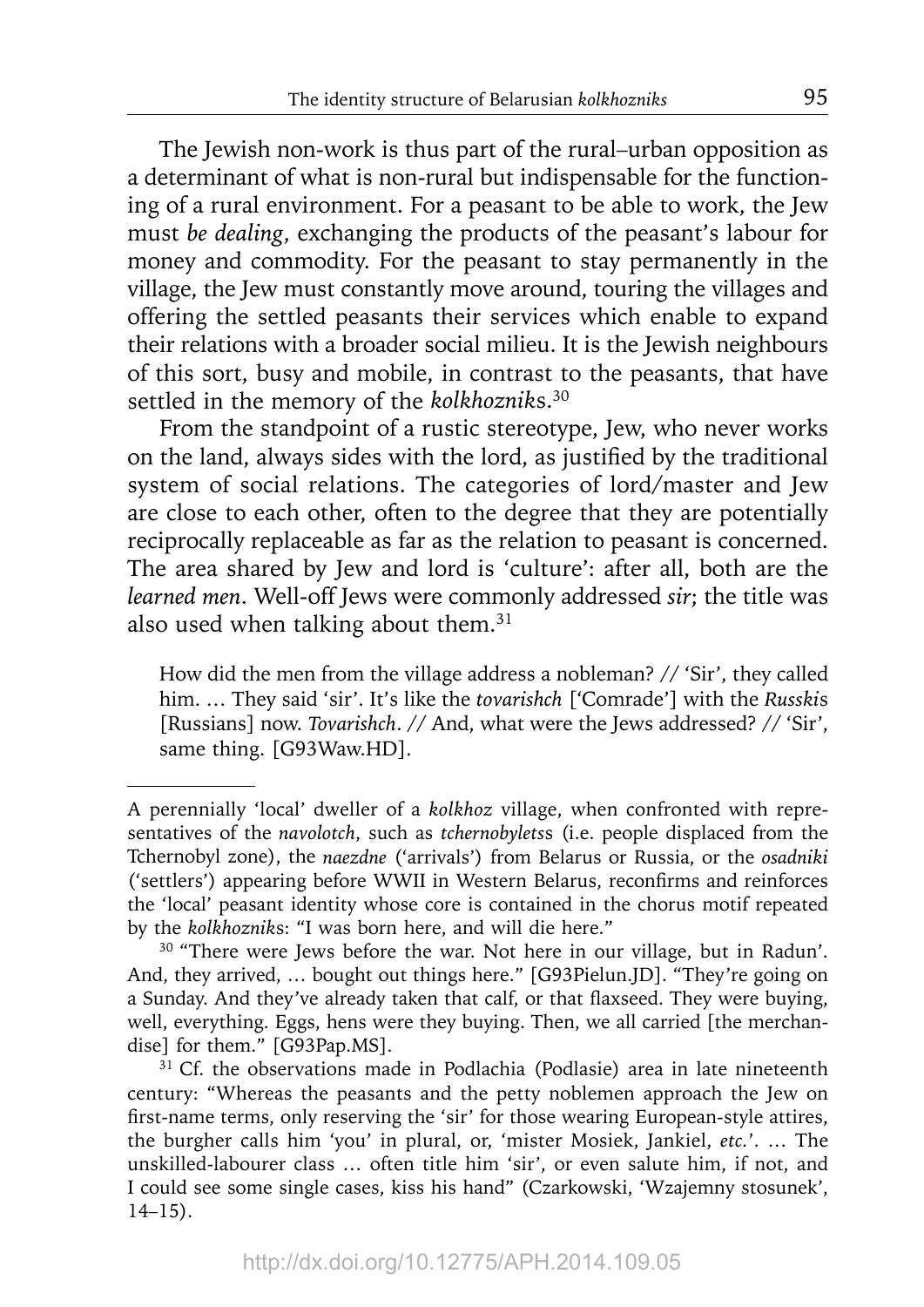Although the Jewish non-work: commerce, crafts, agency is not identified with the lordly activities, in a strict sense, it provides the Jew with easy gain – as the case is with the lord, but contrary to the peasant. The result is that Jew acquires the characteristic traits of the lord's image - primarily, affluence, education, and culture, all alien to the stereotypical *muzhik*. Jew is set by the interlocutors against *simple* peasant as an embodiment of reason and education. The opposition of competence (education) and lack of competence, which, related to the lord–peasant relation, is formulated in the oppositions *cultured* (*cultivated*) and *uncultured* (*uncultivated*) and *noble*–*simple*, here, in the Jew–peasant relation, is expressed in the oppositions: learned–unlearned, reasonable–unreasonable, which are reducible to a wise–stupid opposition.

I respected the Jews, they were very wise, there were no stupid ones. [G97Czesz.TK].

Jews were learned, read books, lived like humans. [B95Olm.KS].

In the stereotypical figure of Jew as evoked by our interlocutors, embodied is the 'classical mediation formula', expressed by Ludwik Stomma as: ' $x = (y + z)$  and  $(-y + -z)$ '<sup>32</sup> – meaning that one belongs to the condition *y* and *z* and, simultaneously, to none of them. A Jew is not a lord – neither a nobleman nor a squire, who is related to peasant by a feudal hierarchical complementarity in the common land possession system. Yet, he has certain lordly attributes: does not do any farm work, or live in the countryside; his occupations require not the hands as much as the head fit. In our contemporary variant of the stereotype, as represented by the *kolkhoznik*s, he is closer to the modern professional 'master' than a post-feudal property owner. Neither is Jew a peasant, but he is the indispensable link of the exchange of goods and services between the rural and urban areas, being the precondition for efficient peasant labour. Remaining in strict touch with peasant, Jew breaks his isolation from the broader world. With such a traditional economic-and-social configuration, with its symbolic representation in the image of the world where the enterprising Jew is a pendant of the settled peasant, there cannot be a peasant without a Jew. The historical lords and Jews are long gone, but as

<sup>32</sup> Stomma, *Antropologia kultury*, 154.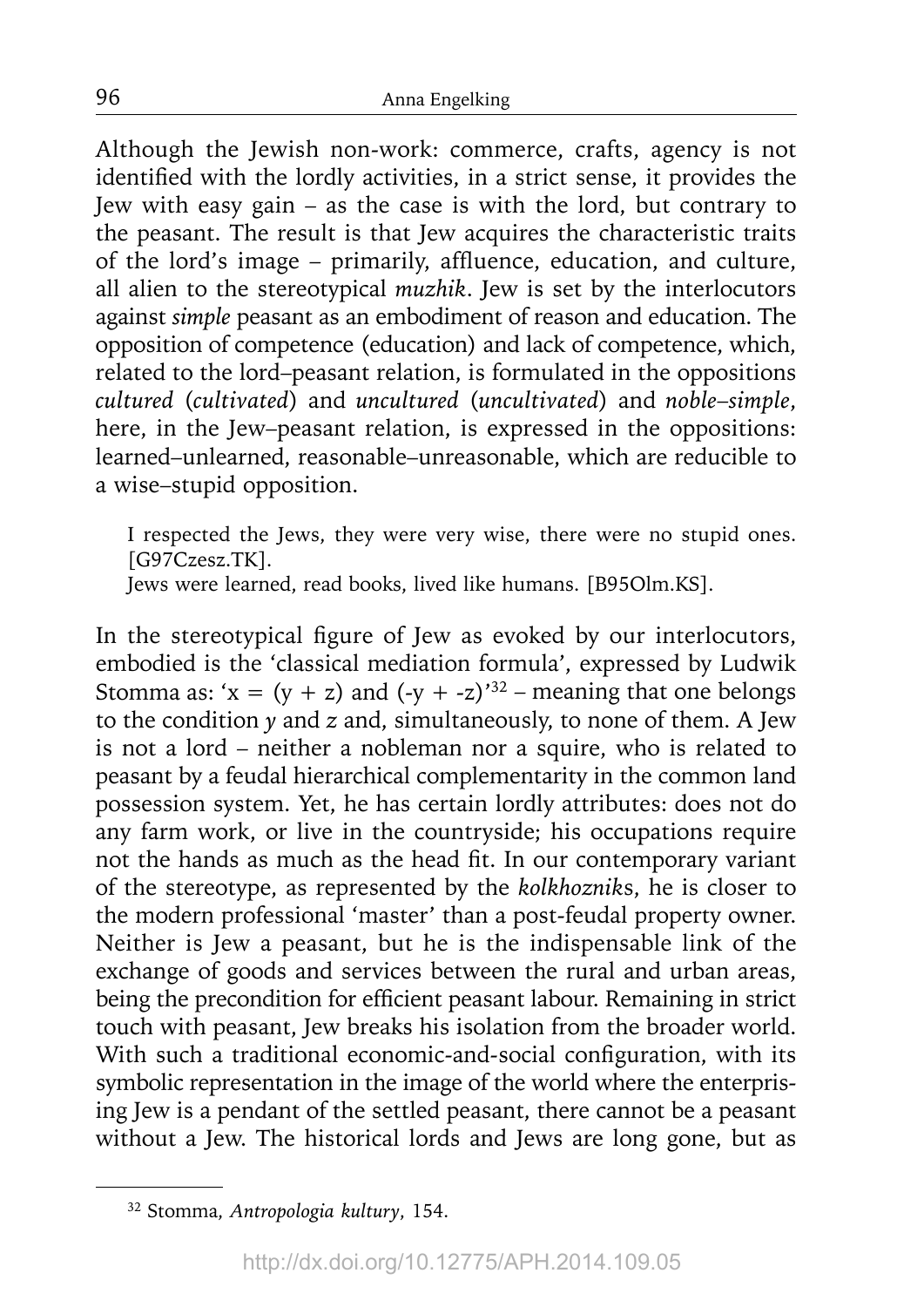long as the traditional cultural model of peasant remains fundamental to the *kolkhoznik*s' collective identity, its constitutive elements are contained within it – i.e. the categories of lord/master and Jew, as the conceptual categorisation compartments that incessantly call for being filled with current contents of social life. The *kolkhoznik* of today is in incessant search for components of this peasant-lordly-Jewish arrangement, confronting his traditional image of the social universe with the altered environment, featuring no lords or Jews.

Within the opposition rural–urban, Jew is ascribed to town (small town), a category that entails a whole series of non-peasant positions in the *kolkhoznik* image of social structure. They are reflected in the connotation sequence: city/town-office-authority, where the folk interpretation of the social environment inscribes the figure of Jew on an obligatory basis, as a definitional 'active subject'. For, once *simplicity* is ascribed to village, and literacy (*gramota*) to town, only the latter may be the appropriate, definitional location for the learned Jew.

In Moscow, where there's some manager, then most of them are all Jews. [G93Czesz.TK].

They work in the shops, and who knows where they don't work, and in the managements they work, in the majority. [G93Radz.WZ].

Linking the stereotypical Jew with town, office, and authority extends to the past and embraces the present time. Jews were at power in Poland; they govern in Minsk, in Moscow, and elsewhere in the world, in the main. They rule in towns and cities, and in *kolkhoz*es too. Perhaps they are just assigned the ruling and governing exercises?<sup>33</sup> As is shown by the following account on a Jewish *predsedatel* of a *kolkhoz*, who embodies the feudal model of good lord, along with frequent

<sup>&</sup>lt;sup>33</sup> The folk-type thought seems convinced about it. Russian ethno-linguist Olga Frolova interestingly analyses, using the material of jokes, press releases and common utterances, the "presupposition whereby Jew ought of necessity to be a superior, hold a managerial position" and, regardless of it, the common conviction about an alien background of authority, as expressed by the formula "If he's on a top, then must be a Jew". To Frolova's mind, this feature characterises an anti-Semitic image of *Jew*-2 that "paradoxically co-appears in the modern Russian society" in parallel with the traditional and "ethnically tolerant image of *Jew*-1", see *eadem*, 'Evrei v soznanii sovremennogo russkogo obyvatelya', in Olga V. Belova (ed.), *Svoĭ ili chuzhoĭ? Evrei i slavyane glazami drug druga. Sbornik stateĭ* (Akademicheskaya Seriya, 11, Moscow, 2003), 240, 239–41, 243–6.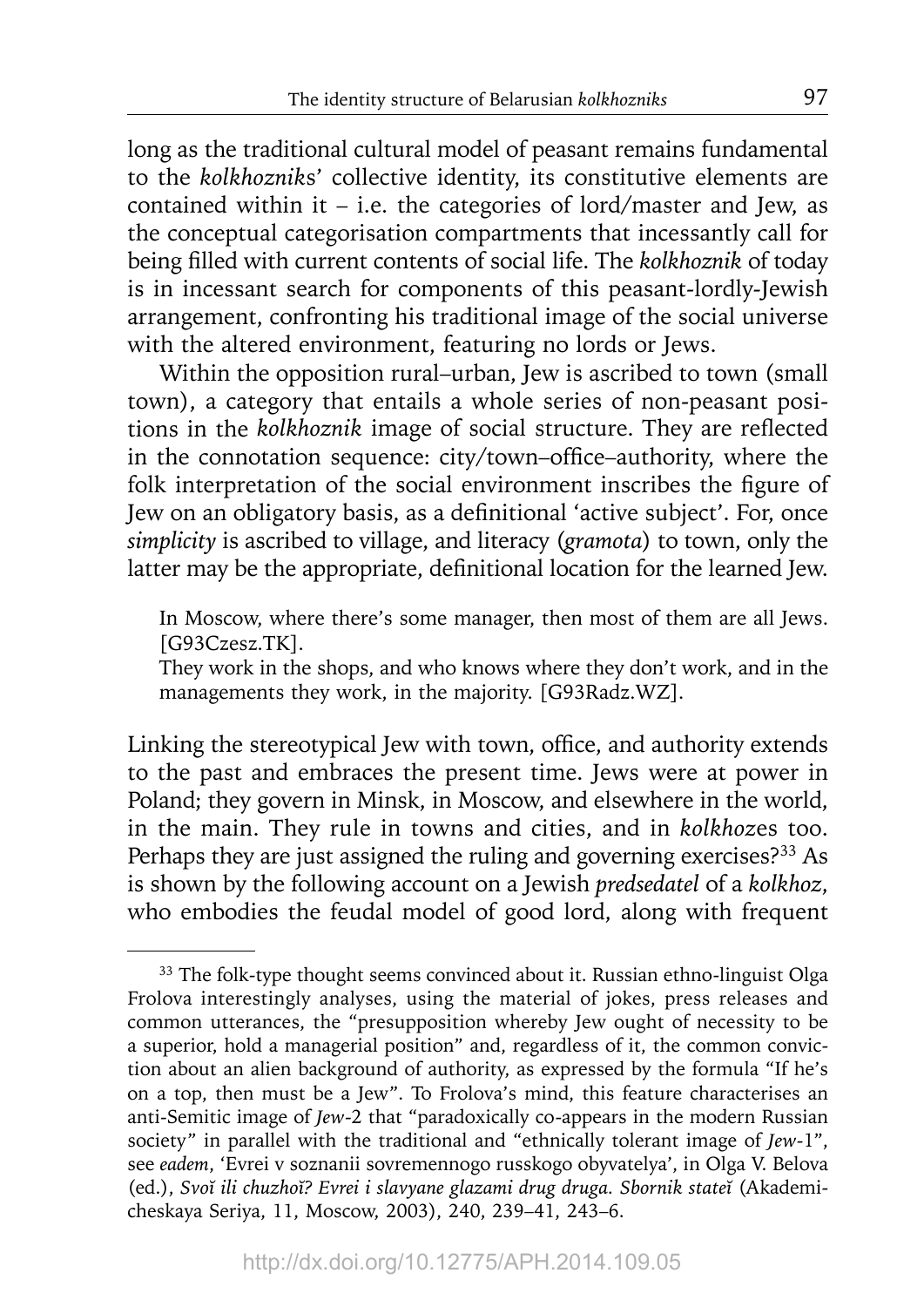reminiscences of appearance of Jews in the cast of *kolkhoz* authorities, the interlocutors seem to give a 'yes' answer to this question:

The Aronov man was the *predsedatel* in this place. A Jew also, and how good a man he was! The way he dealt with people was very kind. You'd go and ask, be it for a car, or anything, and he'd never refuse you. You know, he had a club built in every village. … And, he put things in an order, so, oh my-my! … The people were disciplined under him, and they worked well. Good, good people, the Jews! [M04Masz.AS].

In our time, a clerk, official or superior is excellently fit for fulfilling the stereotypical category of Jew; the linkage to the historical Jew is their doing mental work while doing no labour on land, and his social-hierarchy rank is higher than that of *kolkhoznik*. The mingling figures of professional, official, or specialist in services and trade, into a common category of 'symbolic Jew' is observable in the *kolkhoznik*s' utterances on the authorities, where the Jewishness of the functional workers in the *kolkhoz* and commune (*selsovet*) appears as their obvious, innate property. The conditions of this universal category of learned Jew, who does not work but just *deals with things, can also be satisfied by, for instance, a Catholic* trader not working in a *kolkhoz*, e.g. in Dubrovno county near the border with Russia.34

Having lost the semantic relation to the sphere of religion or ethnicity, *Jew* begins to mean, simply, 'the one who deals with trading (or commerce)'.35

As one listens attentively to our interlocutors' stories about today's door-to-door sales, giving residents of *kolkhoz* villages access to basic foodstuffs and convenience goods, and the opportunity to sell their own produce, it seems that the only difference between these stories

<sup>34 &</sup>quot;[Neighbour:] He's not willing to *kolkhozise* but goes about trading, buyand-sell. [Housekeeper:] Ah, Jews only deal with this. … See, like we have Zagadaj man with us now: he's a Pole himself, and he's got a German wife." [W99Baj.WD].

<sup>&</sup>lt;sup>35</sup> "To become considered a Jew by a confessional or national majority, one nowise has to assume Judaism. The features making up the folkloristic image of the 'Yid-ish' all too often are in no way associated with the Jewish [religious] tradition. … They concern easy-to-discern elements distinct from 'the own' tradition: anything that is not 'own' thus gets a 'national-confessional' tint."; Olga Belova, 'O "zhidakh" i "zhidovskoĭ vere" v narodnykh predstavleniyakh vostochnykh slavyan', in *eadem* (ed.), *Svoĭ ili chuzhoĭ?*, 173.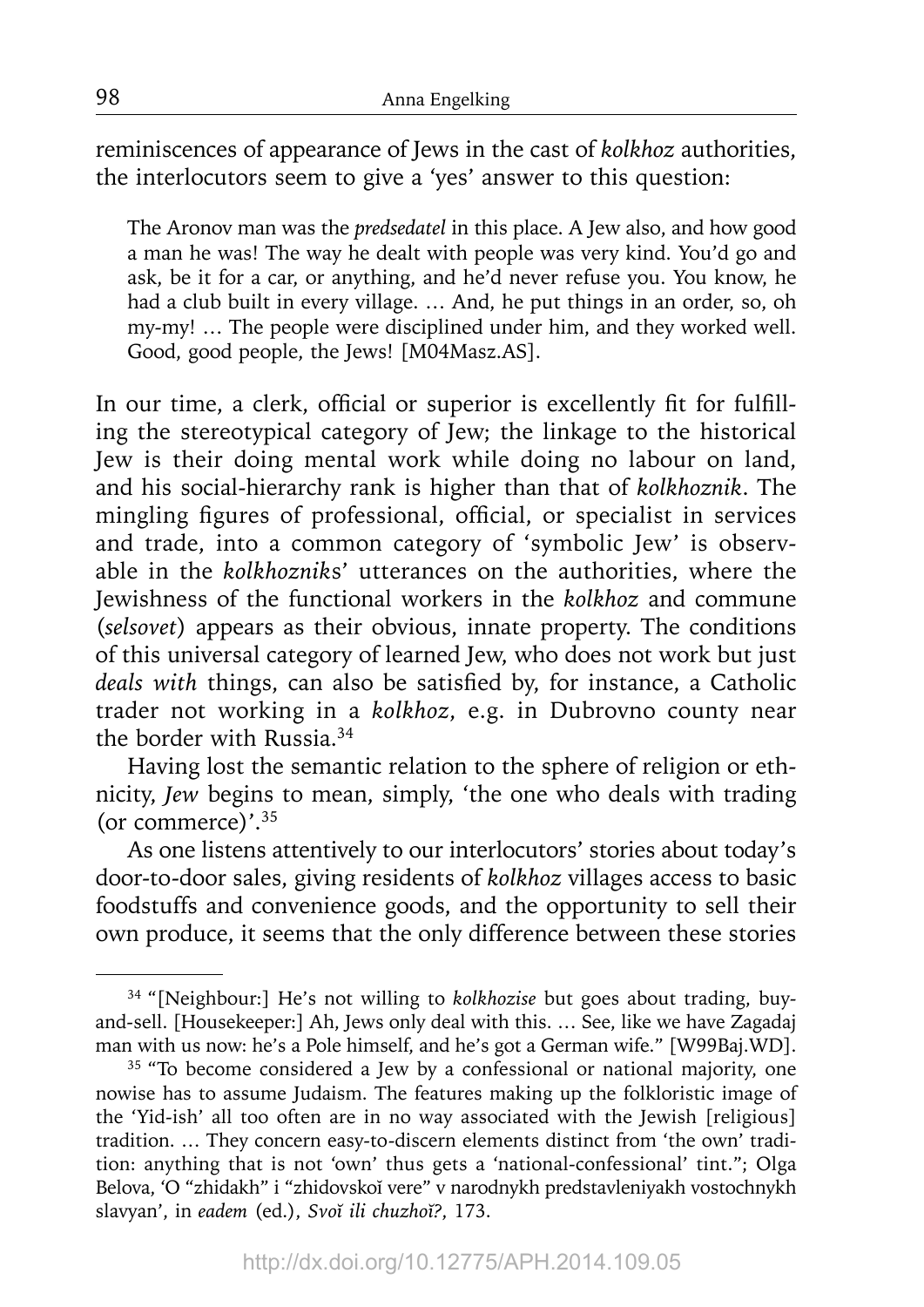and the accounts on pre-war Jews trading in villages is the second-rate details of historically changing realities.

Today, any superior or official can be a Jew, as can be a man from the town, a trading Gypsy, a Catholic, or even a *kolkhoznik* neighbour: anyone who would be situated, in terms of the *kolkhoznik* interpretation of social environment, outside of the traditional peasant circle of land and work thereon; anyone who would be associated with education and power, or ascribed to things urban, to the category of those *dealing*, busy and moving, acting as a mediator between the *kolkhoznik*s' local microcosm and the outer world. What such figures display is

the image of a *Jew*-2, describable as an open-ended system, as opposed to [the traditional, ethnically tolerant] *Jew*-1. The former's most important features are: first, intellectual (non-religious) knowledge; second, wealth, money; third, authority and influence. ... The reference group for the image of *Jew*-2 consists of rich entrepreneurs, individuals associated with the authorities, intellectual elite, scientists, and artists. The pragmatics of this image, which establishes the relation between the object of utterance and the speaker, can be described as 'the speaker's position is socially lower than that of the object of utterance'.36

And this is why the category of Jew, frequently merging into one with the category of lord/master, remains for modern *kolkhoznik*s an indispensable instrument of negative determination of the identity of their own community – an identity that has invariably been perceived as incarnation of social inferiority.

"The image of Jew … did not form a margin of culture but rather, its integral part", as Alina Cała has found.37 Like the identity of peasant as farmer is impossible without an image of Jew doing no farm work, there is no identity of peasant as a Christian without an image of Jew. Like the 'negative' Jew must impersonate non-peasant features from the standpoint of peasant who constructs his stereotypical 'peasantliness', on the same principle, in order for peasant to self-determine as a Christian, he must do it in a relation to a mythical non-Christian Jew (or, in the extreme variant, anti-Christian Jew). Conceived as symbolic and definitional antagonists of Christians, Jews have been, and have remained, irreducibly inscribed in the mythical order determining

<sup>36</sup> Frolova, 'Evrei w soznanii', 245–6.

<sup>37</sup> Cała, *Wizerunek Żyda*, 9.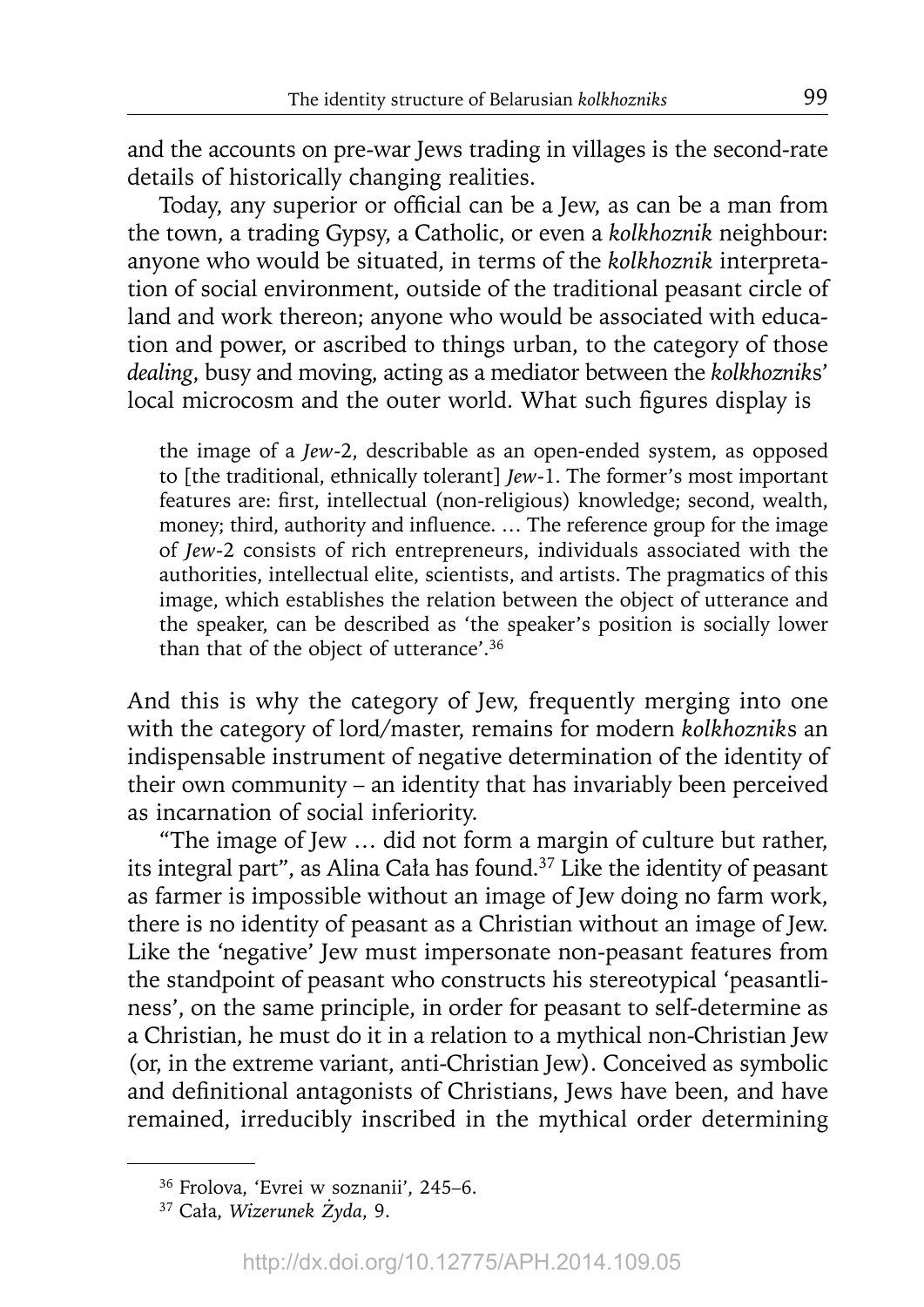the foundations of a religious worldview and religious identity of the Christian *kolkhoznik*s of both denominations.

The stereotype of non-Christian Jew whose "identity is fulfilled in the 'original scene' of the Passion getting repeated",<sup>38</sup> is deeply ingrained in the identity discourse of the *kolkhoznik*s. It is domesticated in the Catholic and Orthodox religious folklore: in the songs, apocryphal prayers, charming sicknesses away. The image of the death and resurrection of Jesus, constitutive as it is for the Christian identity, is not evocable without the image of Jews-the-deiciders being simultaneously evoked – as, for instance, in an Orthodox Easter song: "Thy Son was stolen by the Jews,  $//$  And crucified by them,  $//$  Christ resurrected, Christ resurrected, Christ resurrected." [G94Radz.TS]; or, as in a spell charm-away formula recorded in a Catholic-inhabited village: "Like Lord Jesus suffered badly from being captured by the Judases, it is no less tough to bear the suffering from enemy's evil eyes." [G97Dyl.BS]. The texts being referred to are exhaustively documented in the literature; $39$  the functioning of these petrified mininarratives is evidence that the myth they evoke has been permanently updated in the interlocutor's consciousness.

What is the faith that the Jews profess? // They have a faith of their own. // Are they Christians? // No, they spanned Lord Jesus on the cross, didn't they. How could they be 'Christians'? [G94Fel.JU].

However, this aspect of the *kolkhoznik* identity discourse, which constitutes antagonistic, mutually exclusive identities of Jews as non-Christians and Christians as non-Jews, does not exhaust the function of the Jew stereotype. The genealogical aspect is no less important: after all, the background of Christians is Jewish. "There were such, yeah, just like Jews, and then these people were christened – and, [they have turned into] the Christians." [G98Szaw.JS]. For a *kolkhoznik*, christening is the ritual of transformation of a Jew into a Christian, repeating the mythical precedent of the baptism of Christ:

<sup>38</sup> Joanna Tokarska-Bakir, *Legendy o krwi. Antropologia przesądu (z cyklu: Obraz osobliwy*) (Seria z Wagą, Warsaw, 2008), 308.

<sup>39</sup> E.g., for the regions of Vilnius and Bratslav, cf.: Zowczak, *Biblia ludowa*; for Polesia, cf. Taty'ana A. Agapkina, Elena E. Levkievskaya, and Andreĭ L. Toporkov (eds.), *Polesskie zagovory (v zapisyakh 1970–1990 gg.)* (Traditsionnaya dukhovnaya kul'tura slavyan. Publikatsiya tekstov, Moscow, 2003).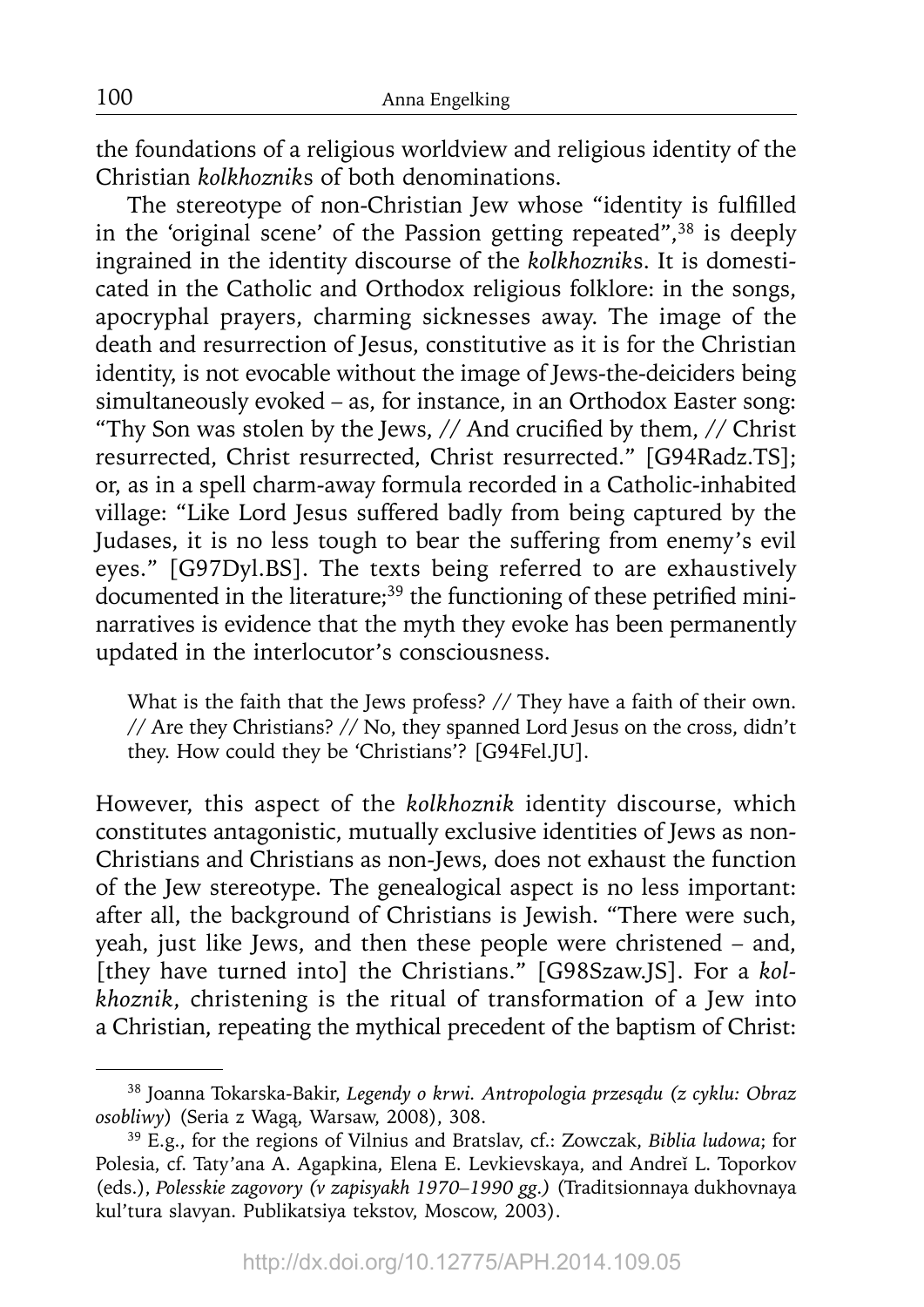In Jordan the river, John the Baptist christened Lord Jesus. That's why there is faith now. You need to christen. Oh yes, children are christened. And if a child is unbaptised, then he's a Jew. Hence, the baptism. [G98Gin.AWD].

In these interlocutors' concept, the difference between Christian and Jew consists in being or not being baptised. Although they meet the basic condition of being humans defined as 'beings who believe in God', unbaptised Jews are not part of the Christian environment: they do not believe in Christ, and their unbelief boils down to not recognising the baptism. Therefore, "if a Jew assumes the Polish faith [i.e. Roman Catholicism], you need to christen him; and if an Orthodox, you don't need to, for he's christened already." [G93Pap.AW]. The Christian–non-Christian opposition, constitutive for the Christian–Jewish dissimilarity, gets reduced to baptised–unbaptised.

Our manager had his child christened, and he was later called to the office, and they say, "What did you christen the kid for? That's not the way you should do it, is it." And he, that, "I wouldn't have him christened, but the mother said she's not going to bring up a Jew. Then, what could I do?" // So, she's not going to bring up a Jew? // Yes, bring up an unbaptised Jew is not what she'd do. You need to christen him. [G94Fel.JU].

This anecdote, referring to the period when religion was fought in the Soviet Union, pertinently shows that in the *kolkhoznik* image of the world, Jew is an unbaptised person, and unbaptised person is a Jew<sup>40</sup>. Baptism is, in turn, a ritual act that constitutes man as a social being $41$ – in particular, as an individual once and for all ascribed to a specific faith-nation (*vera-natsya*) (Orthodox, that is, of *Russki [Ruthenian]* 

<sup>&</sup>lt;sup>40</sup> The procedure of identifying an unbaptised person as Jew is primarily known from the ritual formula: "We have taken a Jew/pagan, and now we have brought a Christian", uttered by the godparents after return from christening; the custom was widespread in Slavdom territory (and elsewhere in Europe); cf. Jan S. Bystroń, *Słowiańskie obrzędy rodzinne. Obrzędy związane z narodzeniem dziecka* (Cracow, 1916), 131–2. For the concept of a "strong identification of Jew as an unbaptised person and, more importantly, vice versa" in Bratslav Land, cf. Dagmara Klosse, 'Sakramenty i sakramentalia jako źródła mocy', *Polska Sztuka Ludowa. Konteksty*, lii, 1 (1998), 60.

<sup>&</sup>lt;sup>41</sup> The receptive function of Slavic birth rituals focused around baptism (and aimed at "adopting the child for a social union") is covered at length in Bystroń, *Słowiańskie obrzędy*, 76–141.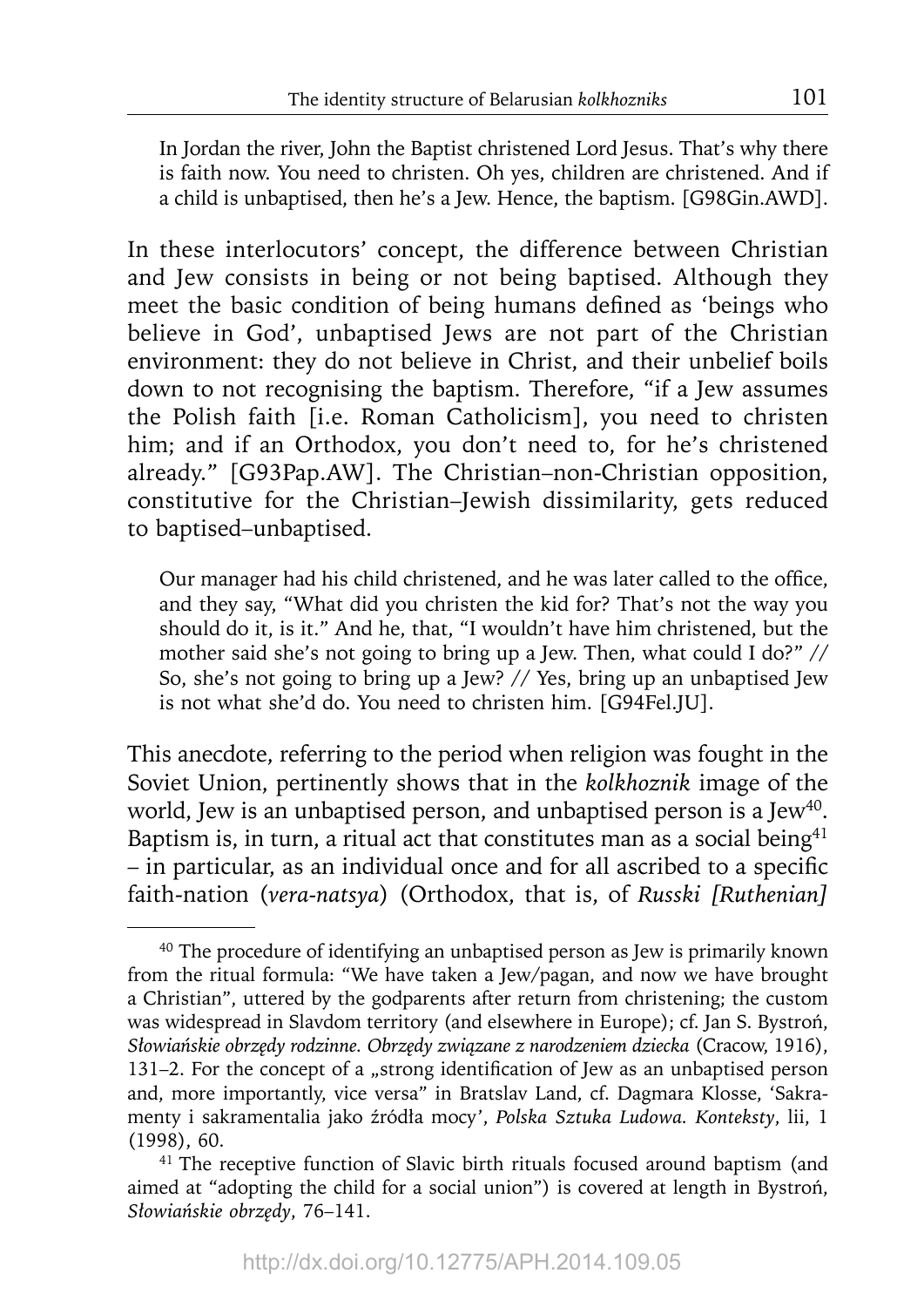*faith*, or Catholic, that is, of *Polish faith*).<sup>42</sup> The instruction 'you need to christen' is the crucial imperative for a Christian *muzhik*'s identity, its defining norm. "A child is born, and then you know, the stuff... You need to christen him, or he will become a Jew." [G98Gin.AD].

Baptism is the symbolic core of the *kolkhoznik*s' identity, a supreme value constituting this identity. 'We, people, the Christians' ('christened/Orthodox people'): this self-identification formula of Belarusian peasants, attested by old historical sources<sup>43</sup> and, first thing, appearing in numerous religious and apocryphal texts,<sup>44</sup> extending to Orthodox (Uniate, in the past) as well as Catholic believers, still functions nowadays: "What is a *nation*? // It's people. … We all are Christians". [G97Pap.MB].

Quite importantly, the formula in question is often encountered in a variant that refers to baptism – the metonymical core of Christianity, rather than the Christian nature of a group/individual:

There's God (*Bog*) that we have, you have the God the Lord (*Pan Bóg*), and that's it. And besides, everything is the same. … Because we are the christened people. Yeah, the Catholics are christened, and the Orthodox too. [G97Skr.JP]. There's one faith amongst all of us, there's one faith amongst all the christened, that's what I think. [H03Aleks.AW].

44 As, for instance, the aetiological legends, which have the *Orthodox peasants*  [*krest'yane*] stemming from Adam's knee; cf. Nikita I. Tolstoy (ed.), *Slavyanskie drevnosti. Etnolingvisticheskiı̆ slovar'* (5 vols., Moscow, 2004), iii, 317. The qualifier *christened* virtually obligatorily appears alongside the man's first name (or replaces it) in the charm-away, protection prayer, etc. formulas; cf. *ibidem*, 310; Agapkina, Levkievskaya, and Toporkov (eds.), *Polesskie zagovory*, *passim*.

 $42$  This pre-modern mechanism of identification of individual with a group, characteristic to the *kolkhoznik*s' identity strategies, has been dealt by me in, i.a., the articles: 'The *natsyas* of the Grodno region'; *eadem*, 'Pozasakralne funkcje pacierza. Z obserwacji etnografa na pograniczu katolicko-prawosławnym na Grodzieńszczyźnie', *Etnolingwistyka*, xii (2001), 85–100; *eadem*, '"Nacja" i "nacjonalność"'.

<sup>43</sup> Early-modern East-Slavic sources "often refer to phrases such as 'the Christian kinship' denoting members of the Eastern Church, or 'the Latin kinship', for believers of the Latin Church. The word 'Christian' denotes in East-Slavic sources 'inhabitant of the Ruthenian land'." As Ya.A. Sprinchak puts it, "This new semantic shade of the word Christian (Orthodox-faith believer, inhabitant of Ruthenian land), set against the meanings of *inoplemennik* [member of another tribe] or *inoverets* [person of a different faith], appeared in as early as the pre-Mongolian period" (quoted after Henryk Paszkiewicz, *Powstanie narodu ruskiego*, ed. Lidia Korczak [Rozprawy Wydziału Historyczno-Filozoficznego - Polska Akademia Umiejętności, 87, Cracow, 1998], 60–1, 240).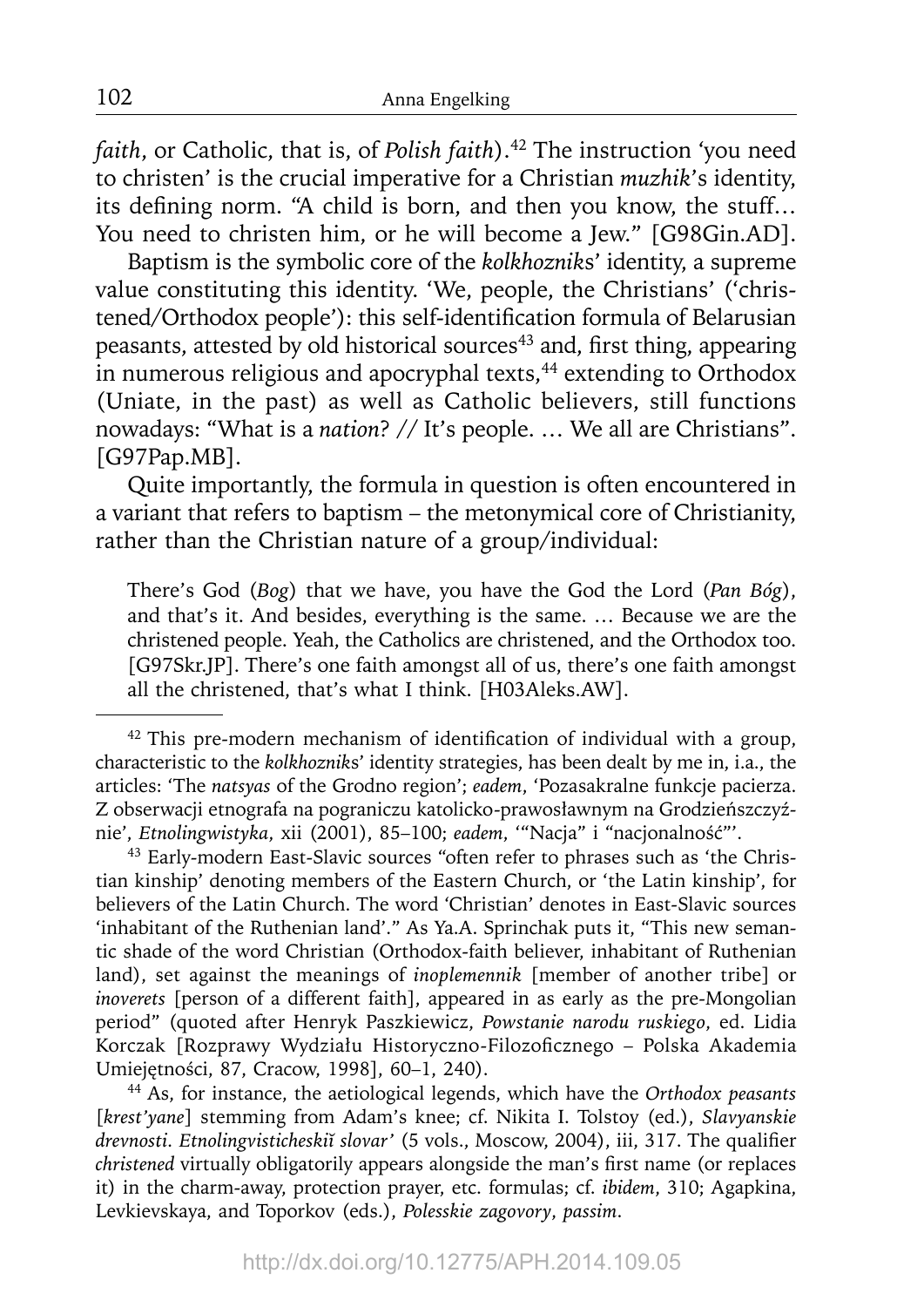Michał Federowski has recorded the following reply to the question 'Where do we originally come from?', as formulated by a nineteenthcentury peasant from Western Belarus:

Old folks say, once upon a time our land used to be wild forest; some pagans lived in it and they didn't believe in God. And who we came from? They say, until Jesus Christ there were no other folks but Jews; further on Jesus baptised them, so until this day we, their offspring, are Christians.45

Such is the essence of the myth of the origin of *muzhik*, the Christian; it is reducible to the formula 'we are christened Jews'. The researcher doing field research in Belarusian territory a hundred years later finds the myth to be of unfading vitality. And, to no surprise: the mythical grounds given for a peasant identity might only disappear together with it. As long as the Belarusian *kolkhoznik*s perceive themselves as Christians, they shall bear in mind that they have become Christians resulting from Jesus, the Jew, having been baptised. Jesus himself – "a Jew before he was christened" [G98Gin.AWD] – became a *Russki* or a *Pole* once he was baptised, just like any other *kolkhoznik*. 46

Jesus Christ – a Jew, he, not a *Russki*. He didn't want to be a Jew, and converted to the *Russki* faith. And the Jews didn't like it that he'd been converted. And had him crucified. [H03Mauc.HD].

Why do you call it 'Polish faith'? // It's Polish faith because of the Christians. Jesus the Lord established baptism, all for the Polish faith. // And so, Jesus was a Pole? // Jesus the Lord was a Jew. Once Saint John the Baptist dawned, then Jesus said, "Make me christened." … Polish faith is because the christening went on. Lord Jesus established the christening. That's Polish faith: Jesus the Lord, baptism, everything. [G98Gin.AD].

<sup>45</sup> Michał Federowski, *Lud białoruski na Rusi Litewskiej. Materyały do etnografi i słowiańskiej zgromadzone w latach 1877*–*1894*, iii: *Baśnie, przypowieści i podania ludu z okolic Wołkowyska, Słonima, Lidy, Nowogródka i Sokółki*, pt. 2: *Tradycye historyczno- -miejscowe oraz powieści obyczajowo-moralne* (Cracow, 1903), 3. (The quoted passage is translated by Jerzyna Słomczyńska).

<sup>46</sup> In the area where other Christian confessions appear, other variants are countered – as, for instance, in Bratslav Land. According to the Catholic people of Vidzy, Jesus the Jew 'converted to the Polish faith' together with his mother, following his baptism in the Jordan; the local Orthodox say he assumed the Orthodox faith, whereas the Old-Believers claim that "Jesus got baptised according to their ritual, by being immersed thrice in the water"; cf. Klosse, 'Sakramenty i sakramentalia', 59.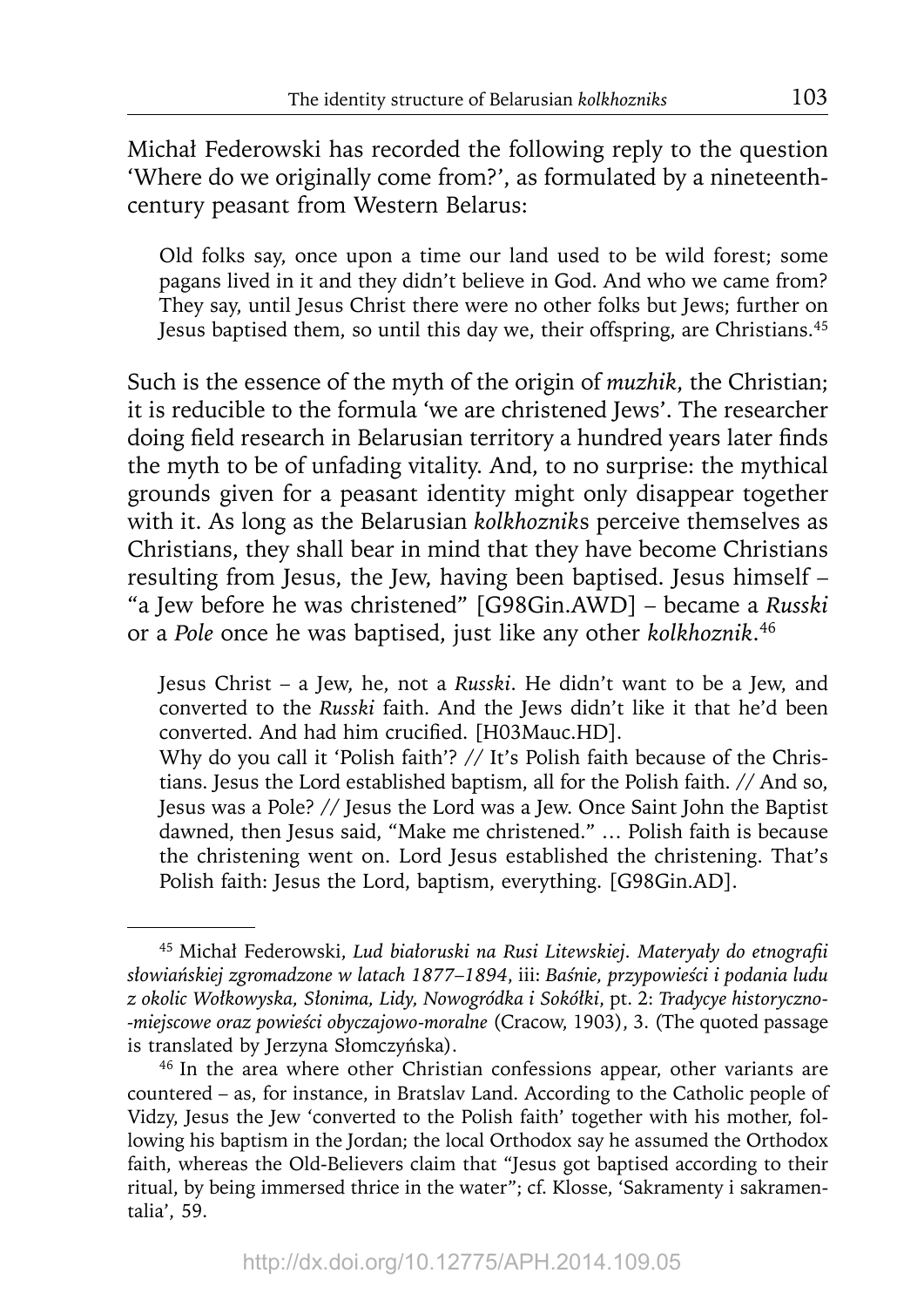The baptism and the Passion of Jesus form the mythical origin from which Christians stem. While being baptised in the Jordan, Jesus the Jew turned into a Christian, which for the specifics-anchored folk thought means a *Russki* or a *Pole*. His Passion, in turn, commenced the christening of his followers, splitting the Jews, who had until that mythical moment remained homogeneous, into those who got baptised and those unbaptised. Some 'made themselves Christian', whilst some others 'remained Jewish'.47

Jews cannot possibly be detached neither from the baptism nor from the cross of Jesus. They cannot possibly be 'discharged' from the founding myth that constitutes the identity of Christian peasant, described as *krest'yanin*, *muzhik*, or *kolkhoznik*. The Catholics, *christened to be Poles*, and the Orthodox, *christened to be Russki*s, have their mythical archetype in Jesus whom they have converted, together with his mother: "They've converted. They've converted! They've converted Our Lady, and Jesus the Lord converted they have." [G98Gin.AWD]. The figure of Jesus, a mythical archetype of converted Jew, embodies Jew and Christian in one, integrating the oppositions: the faith of unbaptised Jews and that of baptised Jews. A Christian defines him/ herself through an opposition to (a) Jew – and vice versa: a Jew is defined by opposition to (a) Christian. The *kolkhoznik* discourse of the identity of *muzhik* as a Christian is based on the definitional formulas: 'Jew is a non-Christian', 'non-Christian is a Jew', and, 'Christian is a non-Jew'. What it moreover says is that Christian is a baptised Jew (similarly to Jew being a potential Christian). There is a Jewish portion in the identity of the former, and a Christian one in that of the latter. Both identities are ambivalent, which is justified by the myth of their origin and, simultaneously, by a folk anthropology which perceives man as a being torn between good and evil. Christians and Jews alike are inscribed in the holy history. Jews play a positive and a negative part in it: those who believed in Christ originated

104

<sup>&</sup>lt;sup>47</sup> "And they ... would not admit Christ, would not admit the faith, all those ones were Jews. … And later on, once Christ came over, as Jesus the Lord stood [dial., 'began'] making miracles [...], they did not all believe. Some did not believe and murdered Lord Jesus." [G97Mej.FK]. "And Jesus Christ came and said that he wanted the faith to be Christian, but the people did not consent. Some went to the Christian one, they wanted and accepted his faith, whilst others stayed. The Catholics stayed, and those who sit and say their 'boo-boo, boo-boo' prayers [i.e., Jews]." [H03Aleks.HK].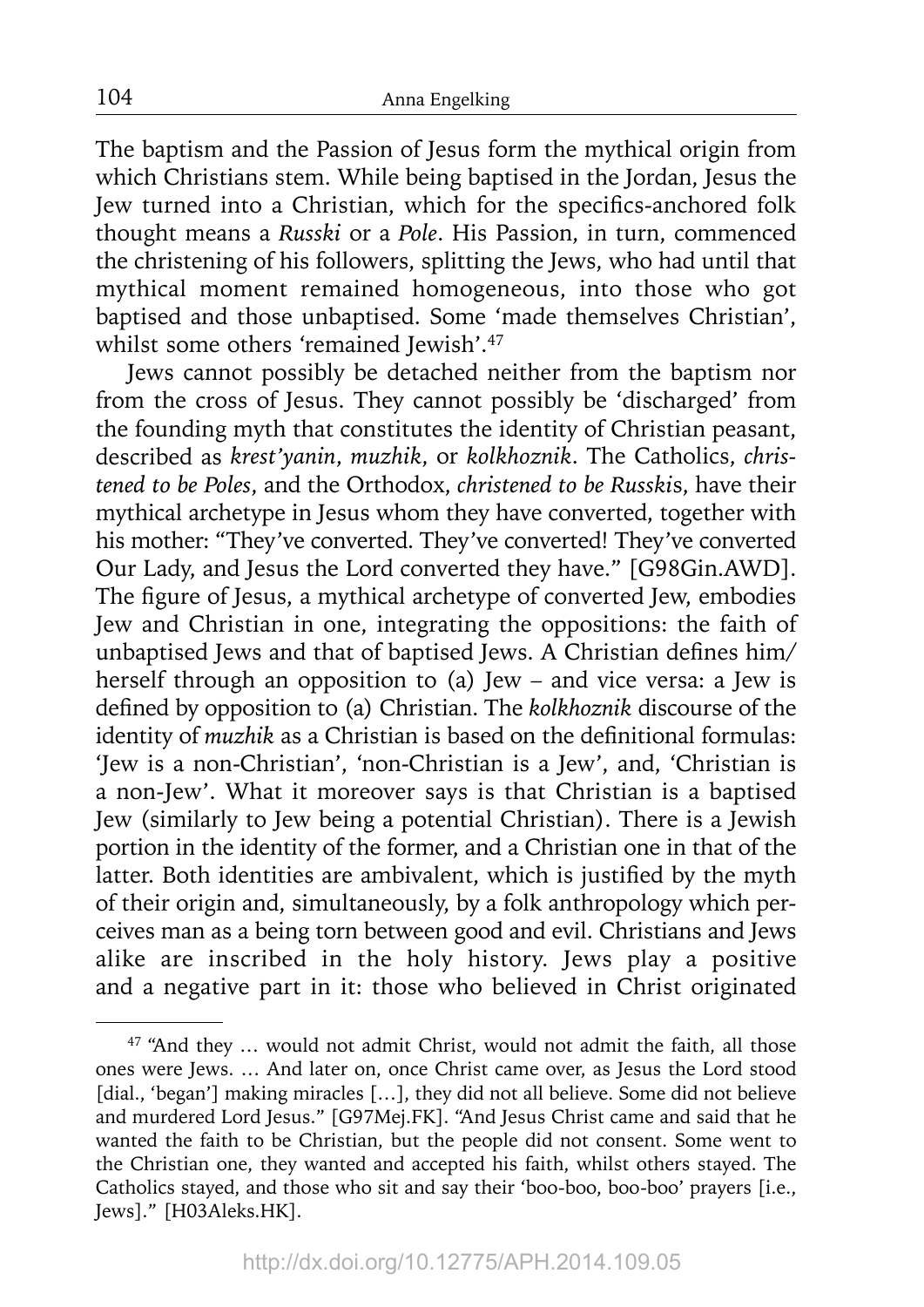Christians; those who did not believe consequently killed Jesus, and had to remain Jews. The convert Jew, the model for Christian, and the deicider Jew, the model for Jew, are equally indispensable for the *kolkhoznik* identity myth which operates a game of countertypes and, as any archaic myth does, tells a story of combat of good and evil. As there is no day without a night, and no life without a death, there can be no Christian without a Jew.

### IV

# CONCLUSIVE REMARKS

Anthropological analysis and interpretation of the Belarusian *kolkhozniks's* identity narration find, first and foremost, that there is a long continuance of certain cognitive structures that categorise the contents of social reality at the turn of the twenty-first century according to certain pre-modern patterns. The latter ones date back to feudalism and often prove deeply archaic. This taxonomical order, which allows today's Belarusian *kolkhoznik*s to classify and name their social universe according to the rules applied by the generations of their ancestors, is strictly intertwined with the order of a myth, which adds it an axiological dimension and provides tools for a 'meaningconformant'48 interpretation of the world. In the post-Soviet, *kolkhoz* and post-*kolkhoz* realities of what is Belarus today, not only the old rustic values are found to be persisting: the same is true for the oppositional cognitive categories immersed in a mythical worldview, such as: peasant–lord/master, peasant–Jew, Christian–Jew, *Pole (Polish)*–*Russki* ('Ruthenian'), which, while structuring the perception of a changing social environment, enable the group to construct a durable image and ethos of themselves. These *longue durée* cognitive-and-axiological structures cause the contemporary *kolkhoznik* to continue his ancestors' identity model. The self-definition of *muzhik-kolkhoznik* – as was the case with the serf peasant before emancipation, or with the farmer and farmhand afterwards – describes him as a simple and hard-working man, as opposed to the lord, and as a man working on land, settled and baptised, as opposed to the Jew. Hence, similarly to their ancestors, the Belarusian *kolkhozniks* of the late twentieth and early twenty-first century are, primarily, a simple and assiduous 'local' Christian people.

<sup>48</sup> Stomma, *Antropologia kultury*, 131.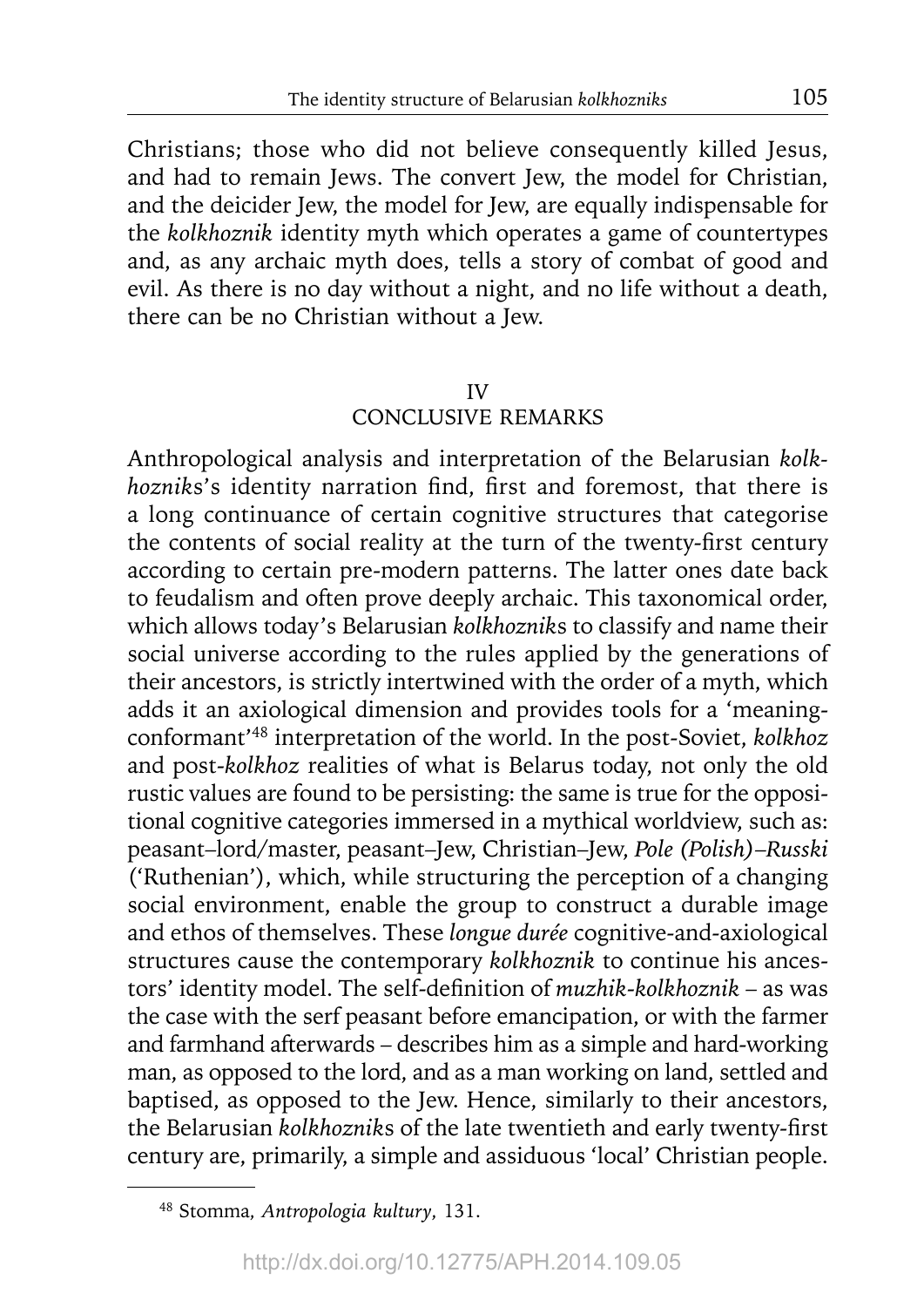Among the core values constituting the sense of identity of former *muzhik*s, and the *kolkhoznik*s and post-*kolkhoznik*s of today, whose life goes and is contained within the local family and neighbourly communities founded upon habitual bonds, we cannot discern or identify a nation (in the modern common sense of the term), a homeland or native country, a state, or (a) language(s). It is labour, that comes to the fore (as they primarily perceive themselves as a collectivity of *hardworking people*), along with land (those working on the land versus those dealing with other things), and God (those believing in God, baptised people, versus non-believers/non-Christians). Their historical memory contains the contents, and builds upon the values, different from those characterising national communities in which the memory is integrated around a codified message of the tradition. What we deal with here is a mythical, fatalistic story about the lot of hurt and harmed people, one that affirms human solidarity focused around life and endurance. It is an unheroic story about the people who waged no armed struggle in the name of some values their community would have adhered to, as in national heroic myths; what has fallen to their lot was that they suffered as non-culpable victims in the scenarios executed by forces, powers and ideologies external to them. The core of the story under discussion is definable as

an idea … of peasant community with its characteristic thrift and diligence, prudence, insignificance and fragility, combined with incessant renewability and indestructibility, which means, permanence, even if facing the violently pounding waves of history.49

The collective identity of Belarusian *kolkhoznik*s is thus composed of a founding myth featuring innocently harmed people who were created, devised, in order to occupy the lowest position in the social hierarchy, the other component of this myth being the norms and values of the peasant ethos as inscribed in the perennial philosophy of endurance.

The Soviet *kolkhoz* system, which petrified the model of the serfdom farm of yore, operated as a peculiar freezer that inhibited the economic, social, and mental modernisation processes. Hence, what we encounter today in Belarusian *kolkhoz* and post-*kolkhoz* villages is one of Europe's last preserves of pre-modern mentality. This is why the collective identity of Belarusian countryside, in its

<sup>49</sup> Sulima, *Słowo i etos*, 163.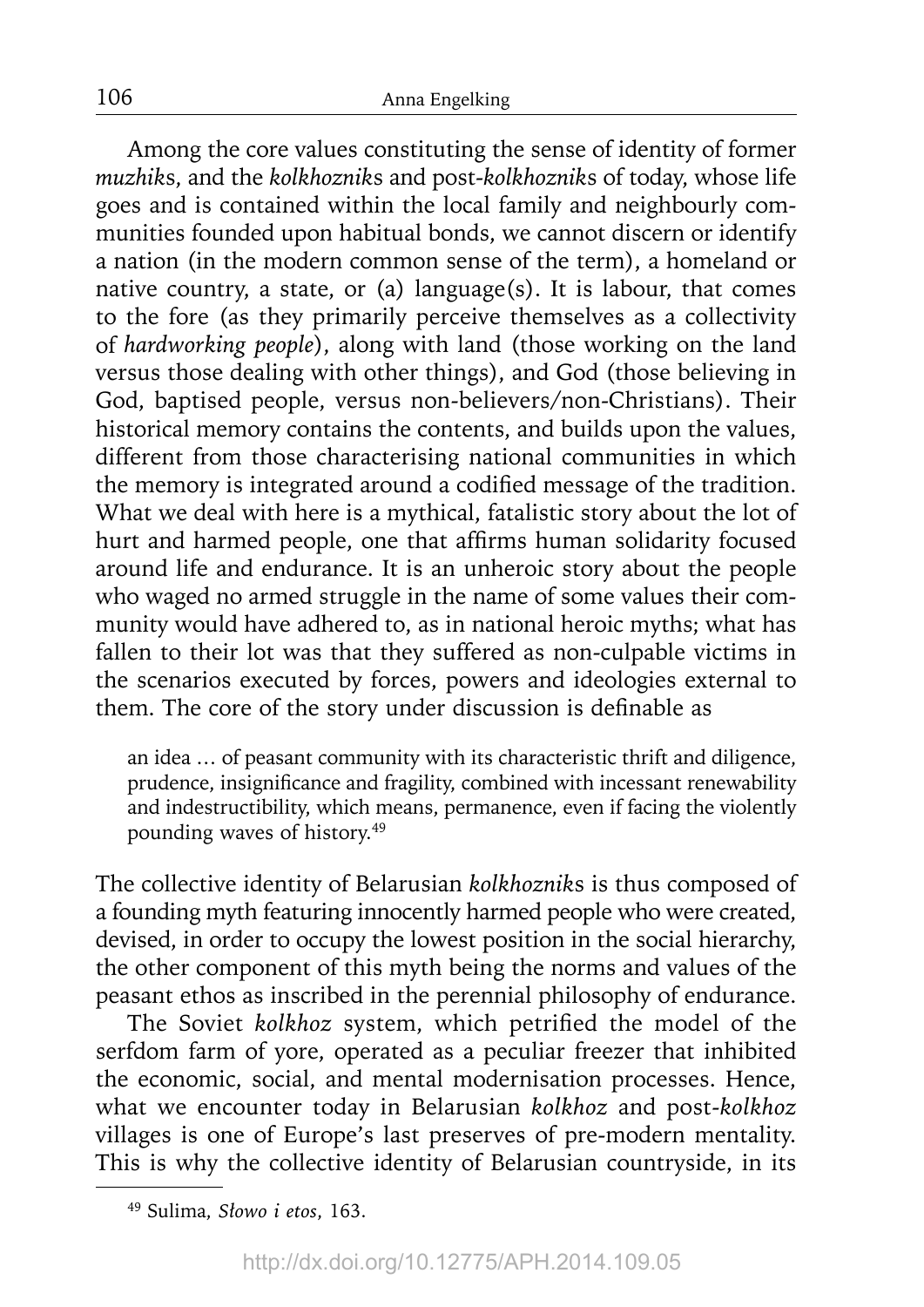contemporary *kolkhoznik* shape, has permanently been a peasant postserfdom identity, marked with a strong stigma of the former estate society, and inextricably intertwined with a mythical worldview and a linguistic image of the world, woven with stereotypes. At the same time, it is a universal and humanistic peasant identity, with its anthropology focused on the relationship between man and the Sacred.

There is no doubt, however, that the Belarusian countryside has been gradually changing in the post-Soviet period; this process of change calls for more research which would address the transformation of the local population's collective identity. I am nonetheless convinced that an anthropological interpretation of the traditional model of identity of Belarusian rural areas, which has been grasped and observed here probably in the last moments of its existence, not only enriches our knowledge of the sources of contemporary Belarusian collective identities but also offers an inspiration for an in-depth recognition of the entire collectivity, understanding its present-day shape, and consideration of its tomorrow.

# INTERLOCUTORS:

- B95Olm.KS: man, 70, Orthodox; Olmany, Stolin county, Brest region; cond. by A. Engelking, 1995.
- B96Ozer.FJ: woman, 80, Orthodox; Ozernitsa, Luninets county, Brest region; cond. by A. Engelking, 1996.
- G93Czesz.TK: woman, 59, Catholic; Chesheyki, Lida county, Grodno region; cond. by D. Życzyńska-Ciołek, 1993.
- G93MMoż.IP: woman, 66, Catholic; Malaye Mazheykava, Lida county, Grodno region; cond. by K. Kolasa, 1993.
- G93Pap.AW: man, 70, Catholic; Papernya, Lida county, Grodno region; cond. by A. Engelking, D. Życzyńska-Ciołek, 1993.
- G93Pap.JW: woman, about 70, Catholic; Papernya, Lida county, Grodno region; cond. by A. Engelking, 1993.
- G93Pap.MS: woman, 71, Catholic; Papernya, Lida county, Grodno region; cond. by A. Engelking, 1993.
- G93Pielun.JD: man, 66, Catholic; Peluntsy, Voronovo county, Grodno region; cond. by J. Cichocki, 1993.
- G93Radz.WZ: woman, 58, Orthodox; Radivonishki, Lida county, Grodno region; cond. by J. Straczuk, K. Dołęgowska, 1993.
- G93Ser.MM: woman, about 80, Catholic; Serafiny, Lida county, Grodno region; cond. by K. Dąbek, 1993.
- G93Waw.HD: woman, 70, Catholic; Vaverka, Lida county, Grodno region; cond. by A. Engelking, 1993.